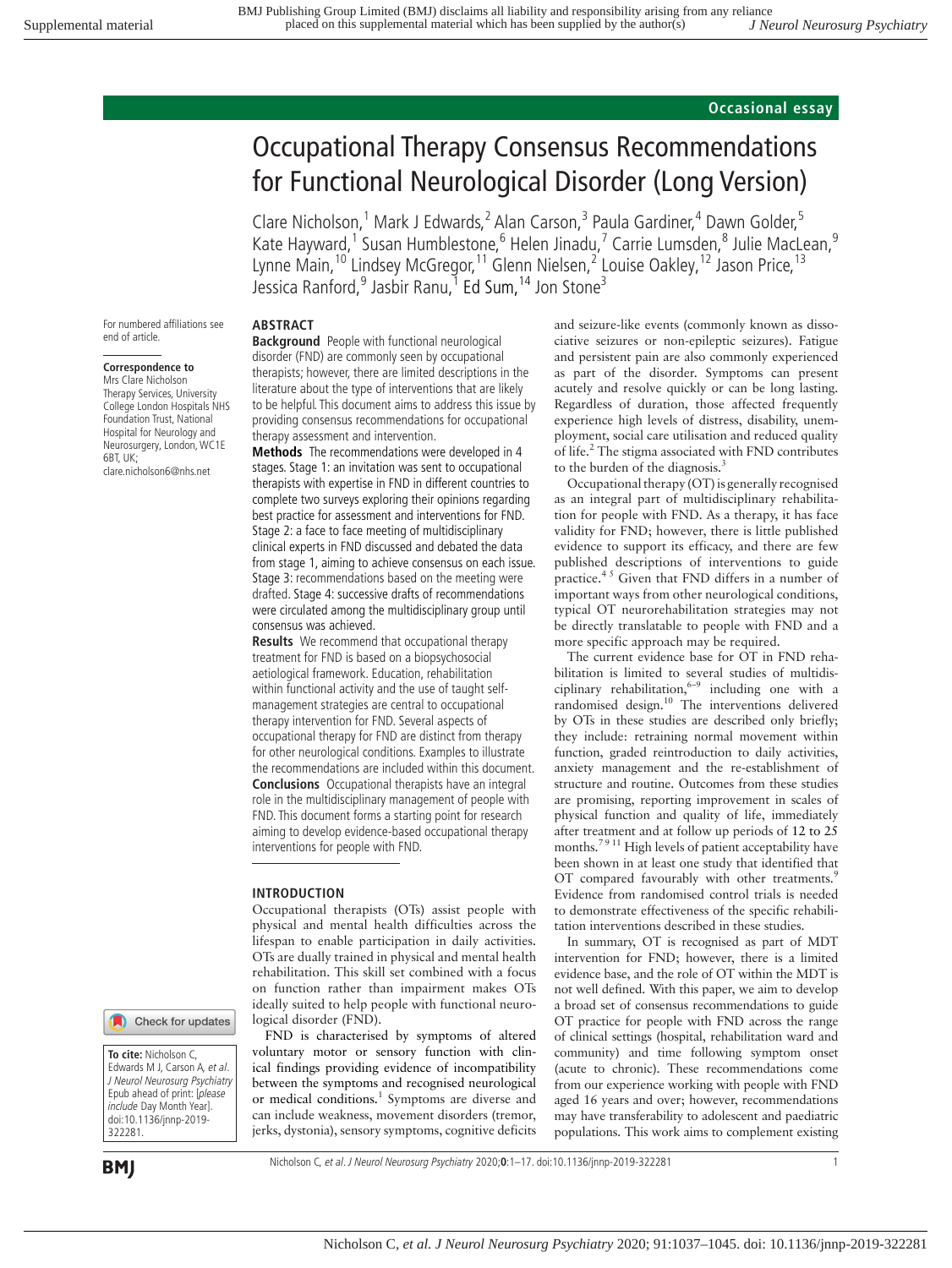clinical recommendations for FND  $^{12}$  <sup>13</sup> and to form a starting point from which to develop evidence-based interventions.

#### **METHODS**

#### **Consensus Process**

Data collection and analysis was based on a Delphi method, with 4 key stages. Stage 1: in 2017/18, 12 OTs from different countries with extensive experience in FND were invited to complete two online surveys exploring assessment and interventions for FND. The surveys were developed, data collated and summarised (by CN). Elaboration and clarification were sought through a series of follow-up emails.

Stage 2: the expert OT group, together with experts in FND from other clinical disciplines were invited to take part in a face-to-face meeting in Edinburgh, UK, in September 2018. The collated data from stage 1 was discussed and debated.

Stage 3: recommendations based on the meeting were drafted.

Stage 4: a series of drafts were sent to the multidisciplinary group for feedback. Participants either endorsed each section of the draft or provided comments and suggestions. This process continued until a consensus was reached.

#### **Participants**

#### Occupational therapists

The group represented OTs from three nations: England  $(n=7)$ , Scotland  $(n=3)$ , and the USA  $(n=2)$  who work with people with FND in a variety of clinical settings: acute neurological in-patients, neurological outpatients, neurological community rehabilitation, neuropsychiatry outpatients, neuropsychiatry inpatients, community mental health and accident and emergency. Participants had between 10 and 23 years (mean=17; SD=14) of postgraduate experience.

#### Multidisciplinary clinician group

There were representatives from neuropsychiatry (n=1), neurology (n=2), neurophysiotherapy (n=2) and neuropsychology (n=1). There was also service user (patient and public) representation (n=2).

 All clinicians attended the meeting, except the OTs from the USA (who participated via Skype) and the neuropsychologist.

#### **Conceptualisation of FND / aetiological model**

The group's consensus on the definition and conceptual understanding of the diagnosis of FND was as follows: FND is a diagnosis that exists at the interface between neurology and psychiatry and is a genuine cause of disability due to motor and non-motor symptoms. Within the patient population, there is considerable heterogeneity in terms of symptom presentation, disability and psychiatric comorbidity. The aetiology is best understood within a biopsychosocial framework, considering predisposing, precipitating and perpetuating factors, each of which can include biological, psychological and/or social events (See table 1 below).

The motor symptoms of FND can be considered, at one level, as abnormal patterns of movement, that are 'driven' by involuntary self-focused attention. Thus, when the person's attention is redirected away from their body (distraction), abnormal movement reduces or disappears. Non-motor symptoms, including sensory changes, are also likely to be similarly affected by unconscious, self-focused attention.

People with FND commonly experience other health problems; this can include psychiatric comorbidity, coexisting neurological disease and other functional symptoms. Common

coexisting symptoms such as chronic pain and fatigue are often important determinants of disability and quality of life.<sup>14 15</sup>

#### **Role and rationale for OT for FND**

The term 'occupational' in OT refers to any activity that has meaning and importance to an individual, based on what they need to do, want to do or are expected to do within societal and cultural norms.<sup>17</sup>

Common Reasons to refer to occupational therapy:

- ► Disability affecting participation in daily activities (eg, personal care, domestic activities, childcare, community or leisure activities).
- ► Determining care needs for people with disability.
- Difficulty accessing home, education, work or community environments.
- ► Vocational rehabilitation and support to sustain paid employment, education, voluntary roles.
- Pain, fatigue, mental health and cognitive difficulties which impede activity engagement.

#### **When and how to refer to OT**

OTs can be involved from symptom onset to support in the community. It is preferable that a physician makes and explains the diagnosis to the patient prior to referring for treatment.<sup>18, 19</sup> We suggest sharing clinical consultation letters with the treating therapy team and the patient. A referral letter should include information such as the diagnosis, assessment findings, results from medical investigations, follow up plans, other professionals involved and reason for referral.

Different factors may influence the suitability for treatment. For example, ongoing investigations and litigation can negatively impact a person's ability to engage with rehabilitation. In some cases, it may be appropriate to hold off on treatment until such issues have been resolved. However, given that symptom chronicity can affect functional outcomes we would caution against unnecessarily delaying treatment.

The group suggest that OT intervention is more likely to be successful if the person with FND:

- Has some degree of understanding and agreement with the diagnosis.
- Has agreed to the referral.
- Can identify rehabilitation goals or areas of need and are motivated to make changes.
- Has an understanding that the initial focus of OT is to improve function and therefore is unlikely to include provision of aids and adaptations.

It is not uncommon for people to lack confidence in the diagnosis of FND. Through providing education about the diagnosis at a level that is accessible to the patient, OT can help to turn around low diagnostic confidence. In instances where there is still doubt, we would suggest that OT can still be of benefit by focusing on the impact of symptoms on function rather than addressing symptoms at a diagnostic or impairment level. However, where there is strong disagreement about the diagnosis, therapy is much less likely to be helpful.

#### **Assessment and outcome measurement**

OT assessment for people with FND is usually undertaken over a number of sessions. Taking time to listen to the person and explore the impact of their symptoms is key to developing a positive therapeutic relationship, as well as understanding their rehabilitation needs. The following structure may be useful to guide an initial assessment: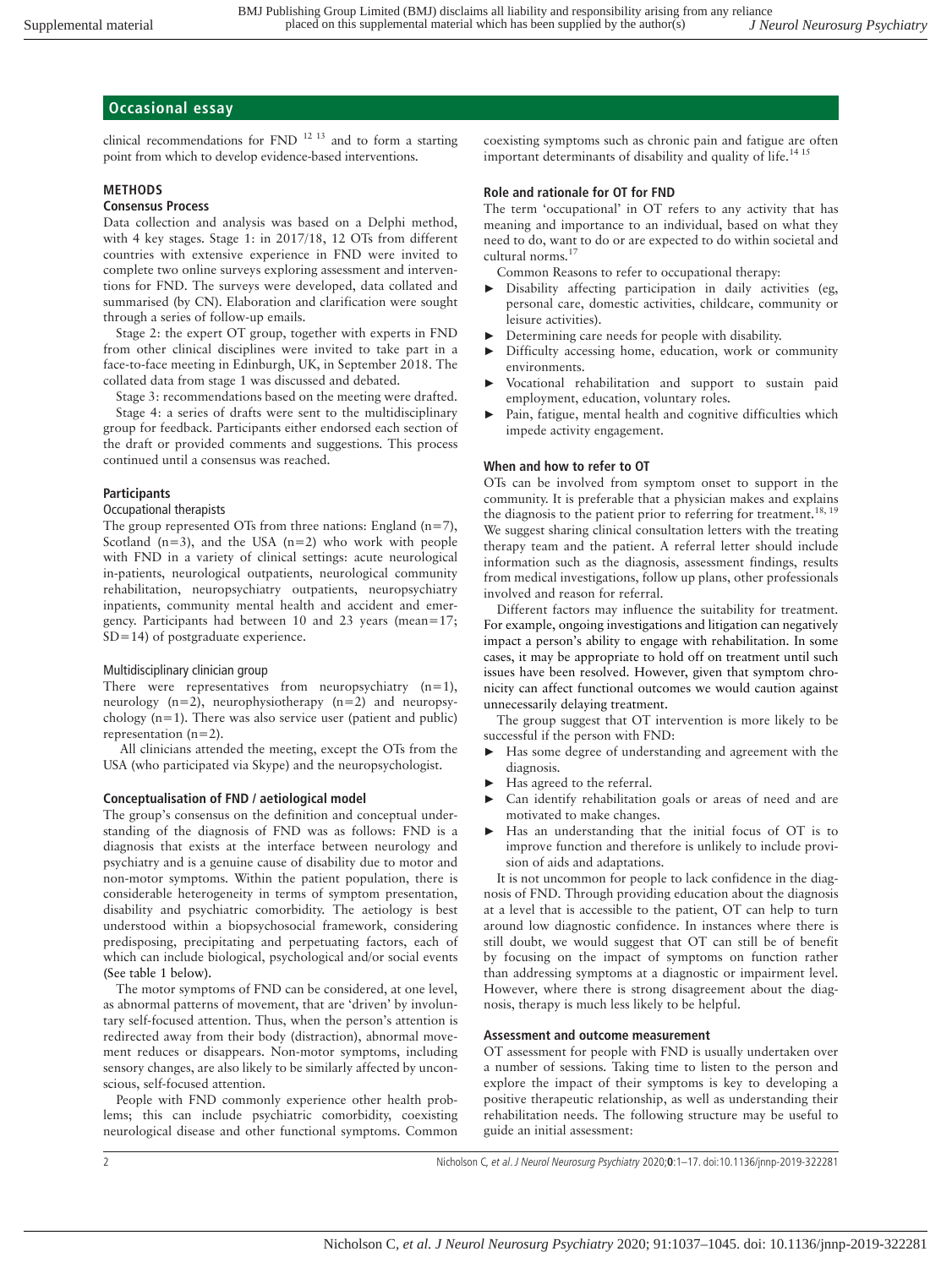| Potential predisposing, precipitating and perpetuating factors for FND (adapted from Stone, 2009 <sup>16</sup> )<br><b>Table 1</b> |                                                                                                                                     |                                                                                                                                                            |                                                                                                                                                                                                                                 |
|------------------------------------------------------------------------------------------------------------------------------------|-------------------------------------------------------------------------------------------------------------------------------------|------------------------------------------------------------------------------------------------------------------------------------------------------------|---------------------------------------------------------------------------------------------------------------------------------------------------------------------------------------------------------------------------------|
| <b>Factors</b>                                                                                                                     | <b>Biological</b>                                                                                                                   | Psychological                                                                                                                                              | Social                                                                                                                                                                                                                          |
| Predisposing vulnerabilities                                                                                                       | Illness and disease.<br>History of previous functional symptoms.                                                                    | Personality traits.<br>Poor attachment / coping style.<br>Emotional disorder.                                                                              | Adverse life events or stressors.<br>Childhood neglect.<br>Difficulties in interpersonal relationships.<br>Symptom modelling.<br>Financial difficulties /deprivation.                                                           |
| Precipitating mechanisms                                                                                                           | Physical injury or state (eq. drug side effect).<br>Abnormal physiological event (eg,<br>hyperventilation and sleep paralysis).     | Panic attack.<br>Perception of life event as traumatic/negative.                                                                                           | Adverse life events or stressors.                                                                                                                                                                                               |
| Perpetuating factors                                                                                                               | Plasticity in sensory and motor pathways<br>leading to abnormal movement patterns.<br>De-conditioning.<br>Fatigue.<br>Chronic pain. | Illness beliefs (person and significant others).<br>Feeling disbelieved.<br>Maladaptive behaviours.<br>Co-morbidities including anxiety and<br>depression. | Diagnostic uncertainty (eg, ongoing medical<br>investigations).<br>Reliance on care and benefits. Compensation<br>claims.<br>Ongoing social stressors (eg, relationship<br>difficulties, financial hardship and loss of roles). |

- 1. Ask the person about when and how their symptoms started.
- 2. Create a list of current symptoms. For each symptom, ask about exacerbating and easing factors, variability, severity and the impact on function.
- 3. Clarify the person's understanding of their diagnosis and whether they are in agreement with it.
- 4. Ask about other health problems and past medical history (including psychological health).
- 5. Take a detailed social history, exploring usual roles, responsibilities and meaningful activities.
- 6. Gain a picture of their 24-hour routine. This is helpful to uncover symptom perpetuating factors such as poor sleep hygiene, boom and bust activity patterns, lack of occupation and structure.
- 7. Determine if they have care needs, and if so, are these needs being met and by whom?
- 8. Ask about access to the home, education or work environment and the use of environmental adaptations and aids.
- 9. If they are in work or education, ask about the impact of their symptoms. If unemployed or retired, it may be appropriate to ask about receipt of benefits / insurance.
- 10. Undertake an observation of daily activities (e.g. personal care, meal preparation, functional transfers) to establish the impact of symptoms on activity engagement. During observation, note distractibility and variability of symptoms so that these can be discussed in a supportive way.<sup>20</sup>

Identify the person's goals for treatment and their expectations of OT. It is important to come to a shared understanding of what treatment can be offered; a verbal agreement at the start of intervention can prevent potential difficulties when concluding treatment. We suggest discussing that OT intervention will be directed by the goals or problems that the person has identified and that independent practise outside of sessions will be required. If, after some discussion, the person is unable to identify goals or areas of need, then it may be appropriate to discuss whether OT intervention is right for them at this time.

Unique to OT is the use of occupation-based conceptual models of practice which guide intervention. The two models of practice most commonly used by the consensus group are The Model of Human Occupation (MOHO) and The Canadian Model of Occupational Performance and Engagement (CMOP-E).21,22 Other models may be helpful, but these two were favoured owing to their links with well-established tools which are used by the consensus group to guide assessment and intervention with FND (see Table 2). Although none have been

specifically validated in an FND population, these tools can be also be used to measure the outcomes of intervention.

There is an absence of clinically useful, validated outcome measures specific to FND. Assessing change in FND is challenging due to the heterogeneity of presentations, variability of symptom severity and multiple interacting comorbidities. Outcome measures should therefore address multiple domains including physical function and disability, quality of life, mental health, healthcare utilisation and perception of symptom severity. We direct readers to a recent systematic review of outcome measurement in FND and recommendations by Nicholson *et al* and Pick *et al*. 30 31

#### **OT treatment**

OT aims to help people overcome the effects of disability through practical support to improve performance and satisfaction in activities of daily living. The consensus group identified that core OT interventions for FND include physical rehabilitation through guided activity practise, practical management of pain and fatigue, support to address mental health problems, and support to reduce dependency and optimise independence.

The group suggest that supporting self-management of symptoms is particularly important in FND and should be considered through all aspects of OT. The person is supported to take ownership of their rehabilitation and develop an internal locus of control, rather than placing control in the hands of clinicians and family members. This is achieved through understanding the diagnosis, understanding the rationale for interventions and graded goal setting. Interactive workbooks or a therapy journal can be a useful tool to support self-management.

#### **Goal Setting**

Goal setting is generally considered an important part of OT intervention.<sup>32</sup> Goal setting with people with FND can differ from methods used in typical neurorehabilitation settings, for example after stroke, where therapists may be able to relatively accurately predict recovery and help set realistic goals. With FND, it can be helpful to consider that recovery often follows a pattern of symptom remission and exacerbation. For this reason, most of the consensus group reported that they take a more flexible approach to goal setting; goals are set by the person with FND, in their own words and may not necessarily be time dependent.

The group felt that it may also be more appropriate to develop functional (activity-based), rather than impairment-based goals. An example of an impairment-based goal might be: "I want to be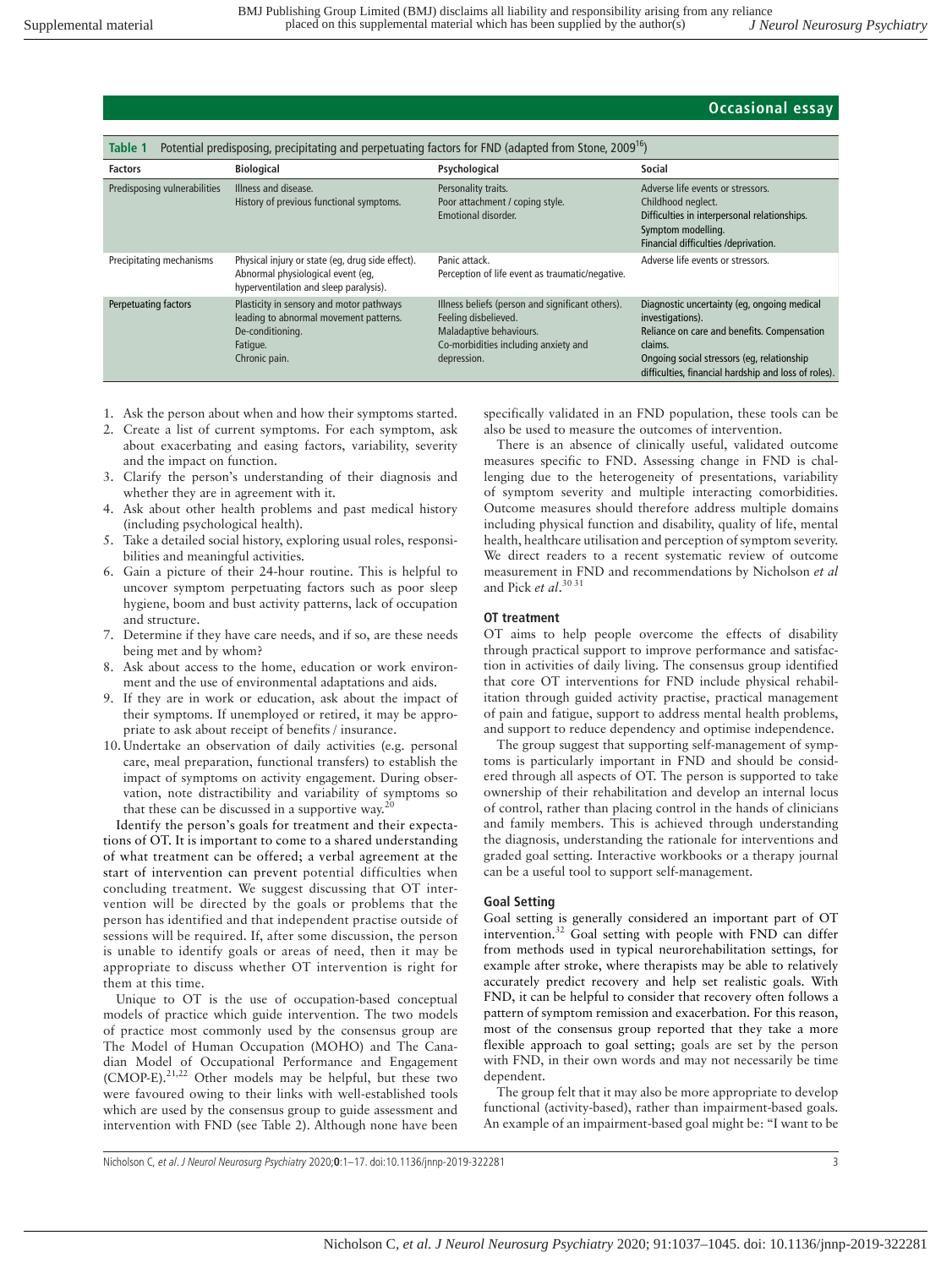| Useful occupational therapy specific assessment tools for FND<br>Table 2     |                                                                                                                                                                                                                                                                                                           |  |
|------------------------------------------------------------------------------|-----------------------------------------------------------------------------------------------------------------------------------------------------------------------------------------------------------------------------------------------------------------------------------------------------------|--|
| The Canadian Occupational Performance Measure (COPM)                         | Evidence-based outcome measure that captures a person's self-perception of performance and satisfaction<br>with performance in daily activities.<br>Has been widely adopted in occupational therapy research. Used for both paediatric and adult<br>populations. <sup>23</sup>                            |  |
| Occupational Circumstances Assessment Interview and Rating Scale<br>(OCAIRS) | Semistructured interview design based on the model of human occupation (MOHO); captures information<br>regarding occupational engagement from 11 domains including habits, roles, personal causation, values,<br>skills, physical environment, social environment and readiness for change. <sup>24</sup> |  |
| The Worker Role Interview (WRI)                                              | Semi-structured interview format addressing factors that may impact upon a person's ability to maintain<br>or return to work during or after a period of illness or injury. <sup>25</sup>                                                                                                                 |  |
| The Model of Human Occupation Screening Tool (MOHOST)                        | Assesses the impact of a person's volition, habituation, skills and environment on their occupational<br>functioning. <sup>26</sup>                                                                                                                                                                       |  |
| The Occupational Self-Assessment (OSA)                                       | Based on the MOHO.<br>Captures a person's perceptions of their own occupational competence and occupations of importance.<br>Therapist observations are also considered when scoring. <sup>27</sup>                                                                                                       |  |
| Adolescent and Adult Sensory Profile (AASP)                                  | Evaluates behavioural responses to everyday sensory experiences.<br>Used for ages older than 11. <sup>28</sup>                                                                                                                                                                                            |  |
| The Assessment of Motor and Process Skills (AMPS)                            | Clinician rated tool. Allows therapists to simultaneously observe and evaluate a person's ability to perform<br>activities of daily living (domestic and personal) and the quality of their motor and process skills. <sup>29</sup>                                                                       |  |

FND, functional neurological disorder; MOHO, Model of Human Occupation

able to hold my hand still without tremor." A similar goal with a functional emphasis is: "I want to be able to brush my teeth using my right hand with less interference from the tremor."

The COPM, OCAIRS and OSA can be useful tools to guide goal setting for people with FND as the identified occupational performance problems can be collaboratively converted to goals.

#### **Education**

Education to improve understanding about symptoms is widely considered to be an important part of FND treatment.<sup>33,34</sup> Helping people with FND to understand the diagnosis can improve their confidence that it is correct and builds the foundations for rehabilitation and self-management. It is important that occupational therapists are aware that there is often stigma attached to the diagnosis of FND. Patients report that interactions with health care professionals have often left them feeling misunderstood and abandoned by the health care system.<sup>3</sup> Clinicians should therefore be mindful to impart information with empathy and sensitivity, emphasising the genuine nature of symptoms. Education should include how activities and occupations, combined with taught strategies, form part of symptom management. It is important to pitch education at the right level, recognising the person's attitude, knowledge and skills in order to change, support and enhance occupational performance.<sup>35</sup> See box 1 for points that can be included in an explanation of FND and the role of OT.

#### **Vocational rehabilitation**

OTs have a key role in supporting people with FND to manage their condition in the context of work and/or study.<sup>36</sup> We suggest that vocational rehabilitation principles for neurological rehabilitation can be applied to people with FND. This includes helping employers and educators to understand that they have genuine symptoms which may vary in severity, with possible periods of remission and exacerbation. OTs can work jointly with occupational health departments to identify and advocate for reasonable adjustments to improve work performance and symptom management. This may include role modifications, reduced hours, regular rest breaks and flexible working options. Another important aspect of vocational rehabilitation is to develop a graded return to work/study following a period of sick leave.

Sustaining paid employment is likely to be important in maintaining good health; however, in some cases it may not be possible for the person to continue despite reasonable adjustments.<sup>38</sup> In

#### **Box 1 Ingredients of education about functional neurological disorder (FND)**

- 1. Acknowledge that FND is a real, common and disabling condition that causes neurological symptoms that are outside the person's control.
- 2. The symptoms of FND are caused by a potentially reversible miscommunication between the brain and the body.
- 3. Discuss that FND is diagnosed by a neurologist using 'positive clinical signs' (eg, Hoover's sign, distractibility, entrainment of tremor, variability in symptoms during function) and is not a diagnosis of exclusion. It can be diagnosed alongside other neurological conditions.<sup>20</sup>
- 4. Help the person understand the relevance of triggering events if they report them.  $1$
- 5. Discuss how self-directed attention can make symptoms worse and conversely redirecting attention (distraction) can temporarily reduce symptoms.
- 6. Provide education on how the body's stress response can influence functioning of the nervous system and therefore FND.
- 7. Discuss how symptom focus and chronic health conditions can exacerbate or cause cognitive difficulties, fatigue, anxiety, low mood and pain.
- 8. Discuss the role of OT in treating FND.
- 9. Discuss the importance of a 24-hour approach to therapy; that is, implementing rehabilitation strategies throughout the daily routine as part of self-management.
- 10. Signpost to sources of information including: www. neurosymptoms.org and to patient-led organisations, for example, FND Hope International, FND Hope UK, FND Hope US, FND Hope Canada, FND Action (UK), FND Dimensions (UK), FND Australia Support Services. The book: *Overcoming Functional Neurological Symptoms: Five Areas Approach*<sup>33</sup> can be a useful resource in helping people understand symptoms and management strategies, especially in those that recognise anxiety and/or mood instability to be part of their problem.

these cases, the consensus group suggests that OTs can have a role in supporting people to positively withdraw from their current role and seek alternative roles (paid or unpaid).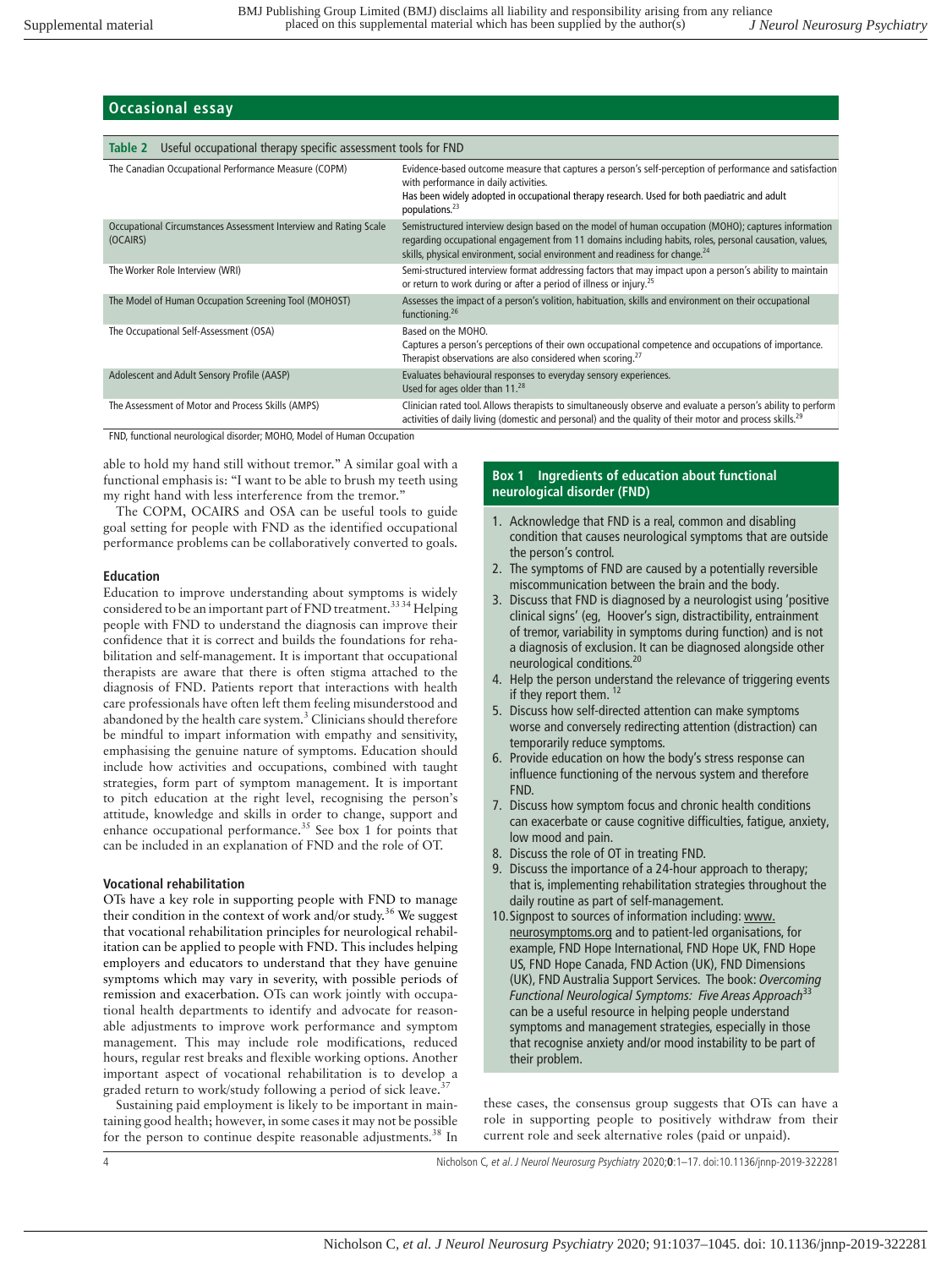## **Aids and adaptations**

The use of aids and equipment is generally thought to be unhelpful to the rehabilitation process in FND, potentially preventing future improvement by interrupting normal automatic movement patterns and causing maladaptive ways of functioning. It is important to recognise that aids and equipment can cause new secondary problems such as joint pain (eg, shoulder pain from walking with crutches) and deconditioning of muscles.<sup>12</sup> The group endorsed these concerns but recognised that there are times when providing adaptive equipment is appropriate and/or necessary. Each case should be considered individually. It can be helpful to consider the person's journey, differentiating the acute phase where improvement is more likely, from situations where people have treatment resistant symptoms. In the acute phase, it is advisable to avoid aids and environmental adaptations. If aids are necessary, for example to enable a safe discharge from hospital, equipment should be; (1) considered as a short-term solution; (2) issued with a minimalist approach; and (3) a plan to progress from its use. It is important to assess the person with new equipment and teach them how to use it correctly to minimise maladaptive movement patterns. Follow-up appointments should be available to monitor equipment use and support plans to progress towards independence.

For people who have completed rehabilitation but experience ongoing disability, it is reasonable and appropriate to consider aids and environmental adaptations. Equipment should maximise safety, increase independence, improve community access and have an overall positive impact on quality of life.

#### **Splinting**

As with adaptive aids, splinting may prevent restoration of normal movement and function. Potential problems with splinting are: (1) increasing attention and focus to the area, thereby exacerbating symptoms; (2) increasing accessory muscle use, (3) use of compensatory movement strategies, (4) immobilisation leading to muscle deconditioning; (5) learnt non-use, and (6) increased pain. Serial casting for fixed functional dystonia has been associated with worsening symptoms and the onset of complex regional pain syndrome.39,40

We suggest trying strategies that encourage normal movement patterns and resting postures before considering splinting. It is possible that removable splints may have an overall positive effect in some cases, but benefits should be balanced against potential harm. If a splint is issued, the person should be monitored regularly and feel empowered to discontinue use in the event of adverse side effects such as pain and skin break down.

#### **Use of language**

The language used by both people with FND and therapists is important as it may indicate a lack of understanding or unhelpful illness beliefs. For example, words and phrases about related spinal issues such as 'crumbling', 'degenerative', 'unstable', 'wear and tear' and 'out of alignment' suggests a belief that movement and pain is harmful, which may lead to activity avoidance. The clinician can address these issues with education, highlighting the inaccuracy of these terms. For example, 'wear and tear' could be re-phrased as 'normal age related change' if appropriate.<sup>41</sup>

When speaking to people about FND, clinicians should aim to use language that removes blame and reinforces the message that FND is a genuine problem. This will help build rapport and engagement. Some examples of how to talk about FND are given below in table 3*.*

Careful use of language may help to evoke movement on a more automatic level. Explicit instructions, such as "take a step" or "pick this up", may encourage the person to focus on the mechanics and steps of a movement. Whereas less explicit instructions, such as, "allow yourself to come forward" may lead to more automatic ways of moving (with less attention driven towards the body).

#### **Use of CBT strategies within OT interventions**

Some occupational therapists within the consensus group have specialist training in cognitive behavioural therapy (CBT), where such interventions may form part of a treatment package for people with FND. However, we suggest that clinicians that do not have specialist CBT training may still find CBT principles to be of benefit to their practice. Examples of this include:

- Discuss how thoughts, feelings, behaviours and physical symptoms interact and influence the development and maintenance of FND.
- ► Identify and address unhelpful behaviours related to symptoms and disability. Examples include, boom-bust patterns of activity, sedentary behaviour, fear avoidance.
- ► Use thought re-framing to positively impact symptoms and function. See table 4 for examples:

# **Symptom-specific treatment suggestions**

#### Functional Motor Symptoms

Functional motor symptoms include tremor, weakness, dystonia, gait disorder and jerks. Movement strategies that redirect attention away from the body can help to reduce motor symptoms and normalise movement (see table 5 for examples). OTs can help people identify and practise normal movement strategies and integrate them into daily activities.

Functional tremor in the upper and lower limbs is a common symptom that can significantly impact upon function. It is usually generated by muscle co-contraction or by alternate activation of agonists and antagonists around a joint.<sup>12</sup>

Functional jerks or myoclonus are brief, usually repetitive muscle contractions or twitches, most commonly affecting trunk and abdominal musculature. The intermittent nature of functional jerks makes them particularly challenging to treat. As a starting point we suggest looking for distractibility and patterns of movement or behaviour that occur prior to a jerk (eg, demonstrable signs of anxiety, frustration or effort, such as breathholding) which are commonly relieved briefly by the involuntary movement.

Functional dystonia is typically seen in the upper limbs, lower limbs, cervical spine and facial muscles. It is often associated with significant disability, as well as secondary hypersensitivity and pain and can overlap with complex regional pain syndrome.<sup>40</sup>

Functional limb weakness can occur in any pattern in the limbs (eg, monoplegia, hemiplegia, paraplegia). Through task practise, OTs should encourage even weight bearing, appropriate weight transference and appropriate joint/body alignment. Helping the person experience more normal movement and proprioceptive feedback is likely to be helpful.

With all symptom types, employing anxiety management and distraction techniques when undertaking a task can be helpful. Video recording interventions (with consent) can be useful to play back to the person to identify changes in symptoms (e.g. in tremor amplitude or extinction). It can demonstrate changeability, highlight successes (and build confidence) and act as a reference point for replication of strategies outside of therapy.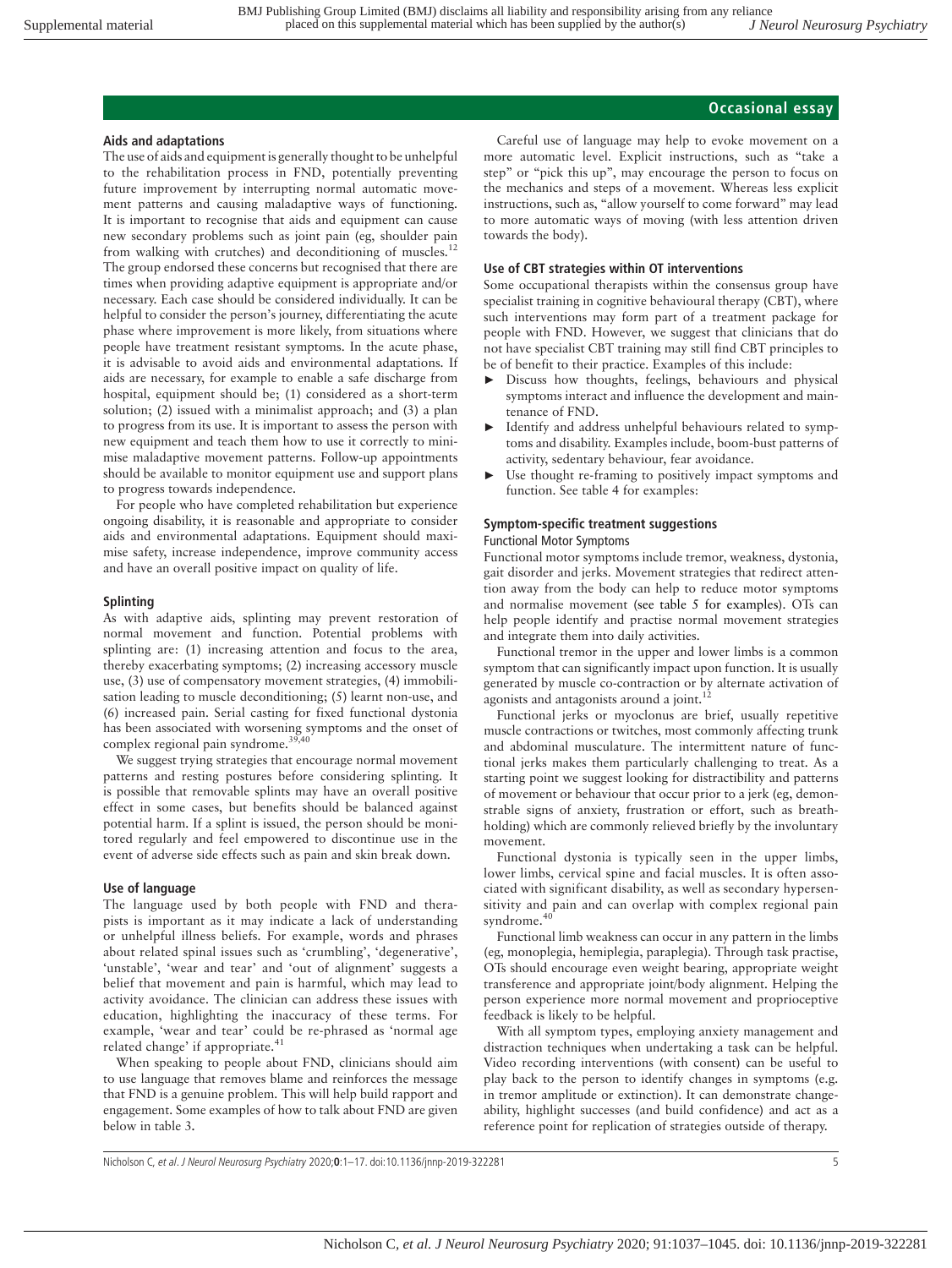|  | <b>Occasional essay</b> |
|--|-------------------------|
|  |                         |

| Table 3 Useful ways to talk about FND            |                                                                                                                                                     |
|--------------------------------------------------|-----------------------------------------------------------------------------------------------------------------------------------------------------|
| Instead of:                                      | Rephrase as:                                                                                                                                        |
| "You are thinking about it too much"             | "Let's try and shift your focus".                                                                                                                   |
| "I would expect you to be able to"               | "With some practise I think you may be able to learn how to"                                                                                        |
| "There is nothing wrong "                        | "Your nervous system is not working normally but this is potentially reversible with practise and time."                                            |
| "This is not serious"                            | "This is serious but not dangerous".                                                                                                                |
| "Your symptoms are not present all of the time." | It is common for symptoms to stop or reduce when people are distracted. This is why distraction techniques form an<br>important part of treatment." |

#### Functional cognitive impairment

Cognitive symptoms are common in FND either as a primary problem or as part of a combination of symptoms. Several factors can contribute to cognitive problems including pain, fatigue, anxiety, low mood, poor sleep, sensory hypersensitivity, symptom focus and medication side effects.<sup>44</sup> Before advising practical cognitive strategies, it is helpful to discuss the link between potential contributing factors and cognitive function. The aim is to understand, and where appropriate normalise, these experiences and reframe the symptom as part of FND rather than an additional health problem. Discussions should help the person to understand that their cognitive skills are likely intact (unless there is underlying comorbidity), but multiple factors are competing for their cognitive resources.

Key to managing cognitive symptoms is to address the contributing factors (fatigue, pain, anxiety, poor sleep), either as part of OT or to encourage the person to seek help from their general practitioner (eg, to consider reducing sedating medications). Other helpful strategies include encouraging structure and routine; writing out a daily plan to prevent activity and cognitive overload; taking time out for relaxation (to minimise stress); normal use of (but not dependence on) calendars and alarm functions in mobile phones. OTs can also support the person and significant others to gradually reduce practical assistance (if applicable) and provide opportunity for positive risk taking within function. Finally, like other functional symptoms, overly attending to the problem (ie, trying to remember) is unhelpful; most people can relate to the experience of remembering a forgotten name once they have stopped trying to think about it.

#### Functional visual impairment

Functional visual loss may be experienced as a persistent absence of vision, intermittent loss of sight or reduced visual acuity.<sup>45</sup> While the person may experience a lack of vision, it is usually possible to observe actions that demonstrate that they are making use of visual information in an automatic (or subconscious) way. For example, they may avoid obstacles while walking or pick up an object without guidance. Whilst there is little published information regarding treatment, there was experience within the

consensus group of helping people with functional visual loss, including a description of treatment for two patients who had a positive outcome. $46$  This approach included: (1) helping the person understand the diagnosis and (2) sensitively communicating to the person and positively reinforcing events when they are likely to have used visual information (although without awareness). OT intervention should aim to prevent activity avoidance and dependence on others. OTs also have a role in assisting to minimise secondary problems associated with light hypersensitivity, agoraphobia and unhelpful behaviours such as keeping the eyes closed.

#### Dissociative (non-epileptic) Seizures (DS)

DS are a specific presentation of FND characterised by temporary episodes of impaired awareness. The episodes may resemble epilepsy or syncope, but they are not associated with abnormal electroencephalography changes. DS are a common reason for frequent attendance to accident and emergency.<sup>47</sup> Acute hospital admissions can be highly distressing and are usually unnecessary for DS. The main evidence-based treatment for DS involves psychological therapy, delivered by specially trained clinicians.<sup>42</sup> Here we provide ways in which core OT skills can be used to help people with problems associated with DS.

A good place to start treatment is to ask the person how they wish to be supported if they have a DS during a therapy session. They may have devised a plan with other clinicians which you can follow. If not, this could be an initial focus of OT intervention. See box 4 for an example of a DS management plan. A DS plan can help put clinicians at ease and make the person feel safer which may prevent escalation and reduce duration of the episode.<sup>48</sup> Important elements are to help the person to a safe space where they are unlikely to injure themselves. Let them know they are safe but avoid constant reassurance and physical contact or restraint. Advising others to behave as they would if someone is having a panic attack can be helpful. People can sometimes hear and understand what you say during a DS, even if they are unable to respond.

Ask about triggers and warning signs of an imminent episode. It is common for people to report having no memory of events prior to and during a DS, however after some discussion many start to recognise patterns. If a warning sign is experienced prior to a DS, taught strategies can be used to try and avert an

| Use of thought re-framing strategies to aid function<br>Table 4 |                                                                                     |                                                                            |                                                                                       |                                                                                                                                               |
|-----------------------------------------------------------------|-------------------------------------------------------------------------------------|----------------------------------------------------------------------------|---------------------------------------------------------------------------------------|-----------------------------------------------------------------------------------------------------------------------------------------------|
| Symptom                                                         | <b>Negative thought</b>                                                             | <b>Negative behaviour</b>                                                  | <b>Re-framed thought</b><br>(after intervention)                                      | <b>Positive behaviour</b>                                                                                                                     |
| <b>Dissociative Seizures</b>                                    | I might have a dissociative seizure<br>on the bus and hurt and embarrass<br>myself. | Stops using public transport and<br>avoids going out.                      | I can use my strategies to control my<br>dissociative seizures. I can manage<br>this. | Goes on the bus and uses grounding<br>strategies and diaphragmatic<br>breathing to manage dissociative<br>seizures and anxiety. <sup>42</sup> |
| Upper Limb Tremor                                               | I might shake and burn myself.                                                      | Stops cooking and making hot drinks. I can use my strategies to control my | tremor and need to take some risks<br>to improve.                                     | Re-engages with meal and hot drink<br>preparation using learnt relaxation,<br>thought re-framing and tremor<br>management strategies.         |
|                                                                 |                                                                                     |                                                                            |                                                                                       |                                                                                                                                               |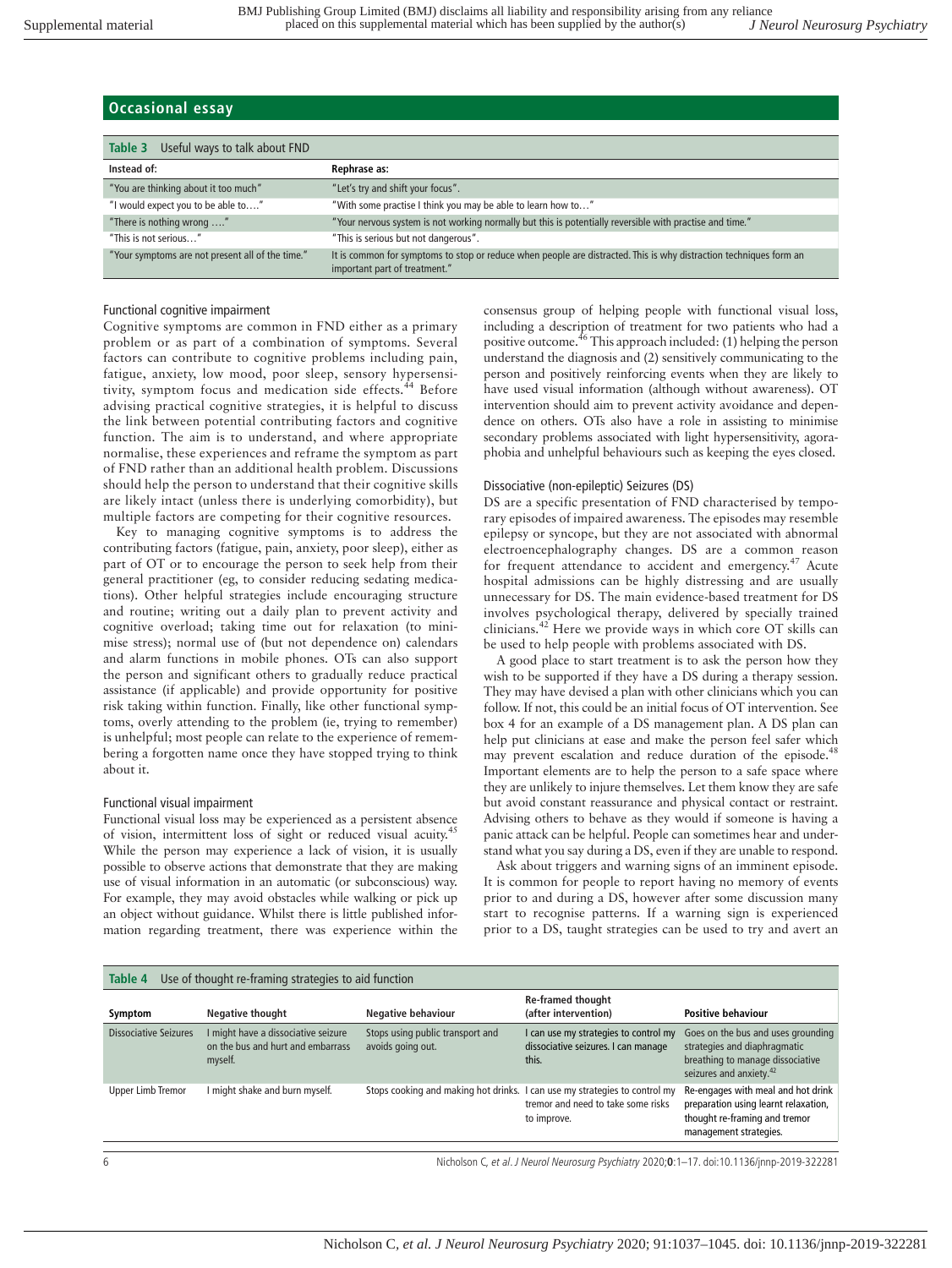| Examples of intervention strategies for functional movement symptoms<br>Table 5 |                                                                                                                                                                                                                                                                                                                                                                                                                                                                                                                                                                                                                                                                                                                                                                                                                                                                                                                                                                                 |  |
|---------------------------------------------------------------------------------|---------------------------------------------------------------------------------------------------------------------------------------------------------------------------------------------------------------------------------------------------------------------------------------------------------------------------------------------------------------------------------------------------------------------------------------------------------------------------------------------------------------------------------------------------------------------------------------------------------------------------------------------------------------------------------------------------------------------------------------------------------------------------------------------------------------------------------------------------------------------------------------------------------------------------------------------------------------------------------|--|
| Symptom                                                                         | <b>Intervention Strategy</b>                                                                                                                                                                                                                                                                                                                                                                                                                                                                                                                                                                                                                                                                                                                                                                                                                                                                                                                                                    |  |
| <b>Functional Tremor</b>                                                        | - Superimpose alternative, voluntary, 'rhythms' on top of the existing tremor and gradually slowing all movement to a complete rest.<br>- Unilateral tremor: use the unaffected limb to dictate a new rhythm (eq, tapping/opening and closing the hand), that is entrain the tremor to stillness. <sup>12</sup><br>Music can be introduced to dictate a rhythm to follow.<br>- Assist the person to relax the muscles in the limb to prevent co-contraction.<br>- Try to control a tremor with the person at rest, before moving on to activity.<br>- Use of gross rather than fine movements (which take more concentration) eg, handwriting retraining; using a marker and large piece of paper or white<br>board with big lettering or patterns / shapes rather than trying to focus on 'normal' handwriting.<br>- Discourage co-contraction or tensing of muscles as a method to suppress a tremor, as this is unlikely to be a helpful long-term strategy.                 |  |
| <b>Functional Jerks</b>                                                         | - Addressing unhelpful prejerk cognitions and movement (eg, signs of anxiety, frustration or effort, such as breath-holding).<br>- General relaxation techniques; diaphragmatic breathing or progressive muscular relaxation.<br>- Sensory grounding; a strategy which can be used to bring oneself into the present moment <sup>43</sup> (eq, noticing details in the environment (sounds, sights and<br>smells), feeling a textured item, cognitive distractors such as counting backwards and singing).<br>- Encourage learning of "slow" movement activities such as yoga or tai chi as a way of regaining movement control and redirecting attention away from the<br>symptom.                                                                                                                                                                                                                                                                                             |  |
| Dystonia                                                                        | - Encouraging optimal postural alignment at rest and within function, considering a 24-hr management approach.<br>- Encourage even distribution of weight in sitting, transfers, standing and walking to normalise movement patterns and muscle activity.<br>- Grade activity to increase the time that the affected limb is used (using normal movement techniques) within functional activities.<br>- Avoid postures that promote prolonged positioning of joints at the end of range (eq, full hip, knee or ankle flexion while sitting).<br>- Discourage nursing of the affected limb but demonstrate and promote therapeutic resting postures and limb use.<br>- Strategies that reduce muscle overactivity, pain and fatigue, for example, muscle relaxation strategies, supporting the affected limb when at rest, using<br>pillows or furniture to take the weight of a limb when sitting or lying down.<br>- Address associated problems of pain and hypersensitivity. |  |
| <b>Functional limb</b><br>weakness                                              | - Engage the person in tasks that promote normal movement, good alignment and even weight-bearing. Task examples may include: transfers, sit to stand,<br>standing, perch sitting in personal care or kitchen tasks, using the hand to stabilise objects (so as to avoid learnt non-use) and placing the hand on the<br>kitchen bench whilst standing to prepare food (rather than letting it hang by the side).<br>- Bilateral functional lower limb weakness; joint sessions with PT colleagues to complete tasks using the upper limbs while standing with the aid of a<br>standing frame.                                                                                                                                                                                                                                                                                                                                                                                   |  |

event at this point.<sup>49</sup> A group of strategies that can be helpful are Sensory Grounding Techniques, which aim to keep people present in the moment and focus attention to prevent dissociation.<sup>43</sup> Some examples include noticing the detail in the environment (eg, colours, textures, noises); cognitive distractions (eg, word games, counting backwards); sensory-based distractors (eg, flicking a rubber band on the wrist, feeling a textured item).

#### Functional speech disorders

Functional communication disorders typically present as dysphonia, verbal dysfluency or prosodic abnormalities.<sup>50 51</sup> Where available, a referral to or collaborative working with a speech and language therapist with experience of FND is recommended, however, communication difficulties can also be addressed within OT sessions in the following ways:

- ► Recognition and discussion of distractibility of voice within functional tasks. This demonstrates changeability of symptoms.
- Identify unhelpful breath-holding and encourage normal breathing within communication.
- Encourage and assist the person to assume postures within tasks that optimise breath control.
- Positive re-enforcement of the production of voice change (eg, when the person is able to use taught strategies to manage a functional stutter).
- ► Identification of triggers to communication difficulties (eg, talking to strangers elicits verbal dysfluency).
- Develop and practise strategies to manage anxiety (eg, slow, diaphragmatic breathing, positive thought reframing).
- Graded task practise. For example, if talking to strangers is difficult or brings on symptoms, a progression of task practise might include: practicing telephone skills or ordering a coffee in a café.
- Graded reduction of communication aids and / or compensatory strategies (eg, writing instead of speaking).

#### **Common problems associated with FND** Hypersensitivity

Many people with FND report hypersensitivity to touch, light, sound and movement. Specific terms have been used to describe these problems, including sensory modulation difficulties, sensory defensiveness and sensory over-responsiveness.<sup>28 52</sup> These symptoms are not unique to FND; in fact, they are also common in people with other diagnoses, such as migraine, chronic pain and fatigue. It is important to address hypersensitivity as it can become a maintaining factor, resulting in avoidant behaviours, limiting participation in functional activities and exacerbating other symptoms and disability.

The experience of hypersensitivity can influence the pace and intensity at which treatment can be delivered and should therefore be carefully assessed and considered as part of triage and treatment planning. UK group members outlined that sensory hypersensitivity (for people with FND) tends to be addressed within function by encouraging graded exposure to various sensations experienced within the persons day-to-day routine. The UK group also endorsed gradual minimisation of compensatory techniques such as use of sunglasses when indoors for photophobia or the use of headphones or ear plugs for auditory sensitivity or the more content-specific misophonia, as these are thought to perpetuate and exacerbate hypersensitivity. In some settings in the USA, treatment and assessment of sensory modulation difficulties are based on the Jane Ayers Theory of Sensory Integration.<sup>53</sup> The Adolescent/Adult Sensory Profile (AASP) assessment tool can be used to direct the development of a personalised sensory exposure regimen. This regimen may combine compensatory strategies to inhibit and grade exposure to sensory sensitivities alongside sensory-based activities to better regulate emotional responses, improve cognitive functioning and increase functional participation.

Hypersensitivity of the skin or allodynia is a common secondary consequence of "fixed" functional dystonia (as are other trophic changes associated with complex regional pain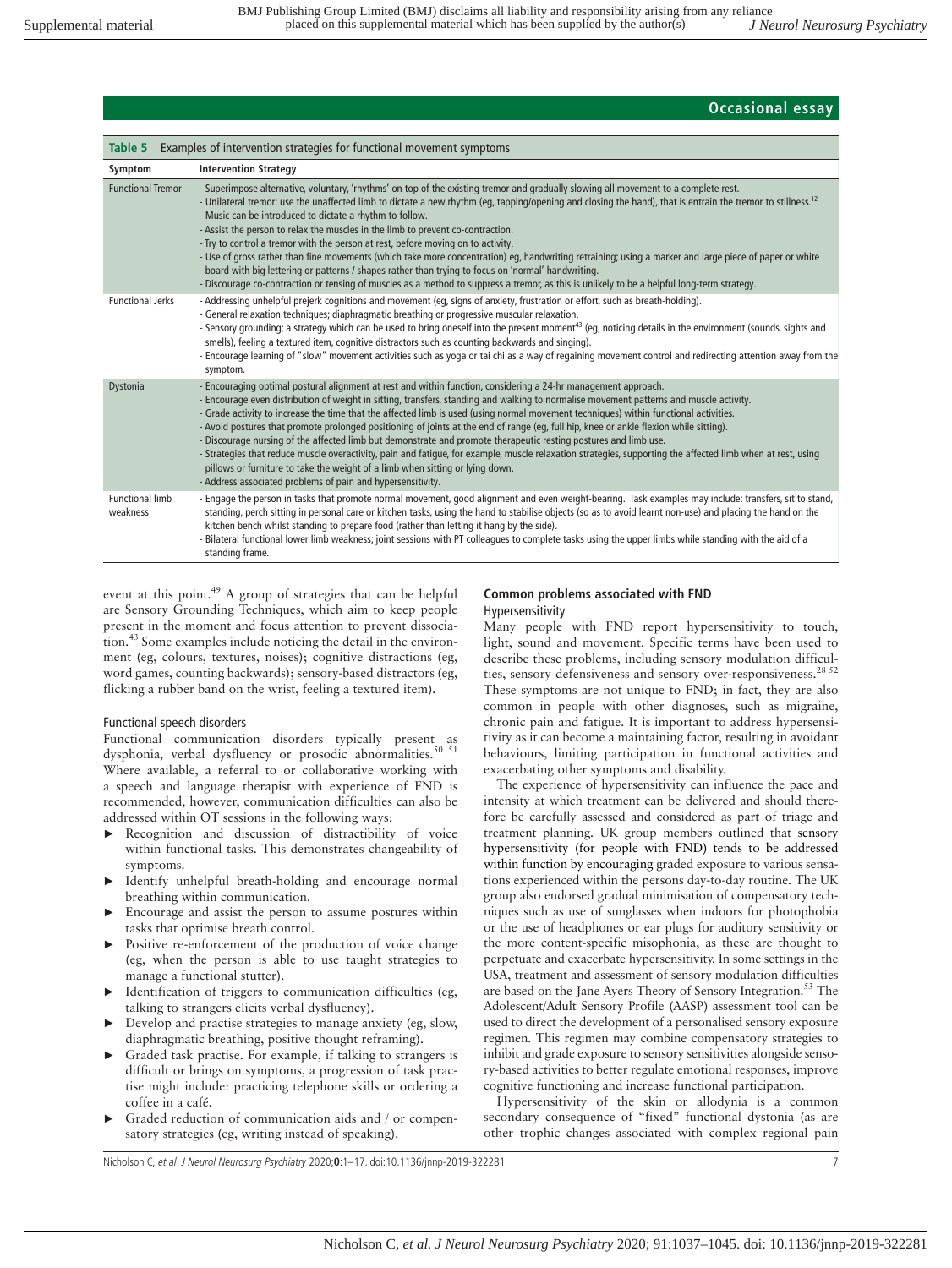# **Box 2 In practice: functional limb weakness**

*SJ was admitted to an acute neurology ward via accident and emergency (ER) with left sided lower limb weakness after a fall down his stairs at home. He had a past medical history of mild spinal canal stenosis. An MRI showed 'wear and tear' but no changes that could account for his new symptoms. He was reviewed by neurology; was found to have a positive Hoover's sign, was diagnosed with functional weakness and he was given an explanation of the diagnosis. Despite this explanation SJ held the belief that he had caused damage to his spinal cord during the fall.* 

*In the first OT treatment session, education about the diagnosis was provided, which explained how functional symptoms were commonly triggered by physical events and maintained by excessive amounts of the brain's attention being directed towards the body.<sup>12</sup> It was discussed that both physical and psychological stressors can impact on physical functioning.*

*A functional mobility assessment was undertaken, focusing on sit to stand and transfers. SJ required some assistance; it was noted that he had excessive weight bearing through the right side with over-reliance on his upper limbs. In addition, he was noted to breath hold and have significant muscle over activity when transferring. The OT explained to SJ what they were seeing. A video of his transfers was taken to provide feedback but also to act as a reference point to demonstrate progress in future sessions. SJ was instructed on how to use diaphragmatic breathing and muscle relaxation strategies when at rest and during function to minimise tension and stress response*  in the body. The OT worked with SJ to normalise his transfers by encouraging even weight bearing through the left and right sides and *the use of forward momentum. The transfer techniques and even weight bearing strategies were then integrated into graded periods of perch sitting and standing when undertaking personal care and meal preparation. The benefits of even weight bearing to increase proprioceptive feedback on the affected side, to promote normal function of the nervous system and to minimise unhelpful compensatory techniques (prevent secondary pain issues) were explained. Initially SJ benefited from the use of toilet rails to aid his transfers, however, as he built confidence, he was able to grade to push up with his hands on his knees and then to standing without the use of his arms. Pacing education to manage the effects of deconditioning was also incorporated into function. SJ was encouraged to view every transfer, every stand, every functional activity as part of his rehabilitation as it provides opportunity for strategy consolidation, helps to normalise automatic functioning of the nervous system and acts to build functional endurance and confidence.* 

*SJ progressed to the point where he was mobilising indoors over short distances without an aid and with supervision on the stairs (with the use of a rail). As his standing tolerance was reduced, he was provided with a shower chair for showering and a perching stool for kitchen tasks but was encouraged to alternate between sitting and standing to complete these tasks in order to build his tolerance over time. Community access had not been attempted in the acute hospital environment. He was discharged home with:*

- ► *A relapse management plan with step by step instructions for improving sit to stand and mobility if he had a relapse of functional weakness.*
- ► *A referral for follow up community neurological OT and physiotherapy (PT) to work on goals including; independent use of stairs, review of relaxation and pacing techniques within function, improve activity tolerance, independent community access (including using public transport) and vocational rehabilitation to assist with return to work.*

syndrome).<sup>39</sup> Unchecked, hypersensitivity can lead to problems associated with learnt non-use (eg, further pain and hypersensitivity, muscle atrophy and discomfort associated with overuse of the unaffected side). OTs can facilitate graded use of the affected limb while gradually reducing protective postures. For instance, encouraging arm swing when walking, weight-bearing in sitting or standing, bilateral upper limb use in activity. Graded exposure to different sensory experiences may help to normalise

# **Box 3 In practice: functional visual loss**

*MF had a long history of chronic daily migraine and developed functional visual loss after a period of particularly bad headache. She had previously been told that her vision loss was due to stress, which she interpreted as meaning that her problem was not real.* 

*In the first OT treatment session, education about the diagnosis was provided. It was explained that although she may not always perceive visual information, there may be instances where her brain is accessing and using visual information even though she is not*  aware of it. For example, her family reported that at times she could reach towards an object or sometimes avoid obstacles unaided while *walking.* 

*Two functional assessments were undertaken; wash and dress and meal preparation. While MF required orientation to the kitchen with some hand over hand guidance, there were occasions where she was able to locate items without support. Within her personal care she was able to navigate the bathroom and collect toiletries independently. On completion of the assessments the occasions suggesting that visual information was being processed were discussed with MF. They were described as very typical for this type of problem and a positive sign that the neural pathways were intact and visual information was being processed by the brain, despite her not consciously experiencing sight. Follow up occupational therapy sessions were planned around practising other meaningful daily activities and developing strategies to maximise independence. MF was encouraged to continue to complete her daily activities as normally as possible ensuring that she remained safe. A graded approach to supervision and positive risk taking was handed over to her care givers (eg, initially close supervision progressing to distant supervision and independence as MF's confidence grew). It was discussed that this graded task practise should help to trigger automatic visual pathways; while striving to see was probably unhelpful as this may interfere with normal automatic functioning of the nervous system. The OT explained that return of vision may occur slowly and that it would be helpful for MF and her family to recognise positive events where vision was used, for example when choosing clothes to wear.* 

*A discussion was had about the pros and cons of using visual impairment aids such as a white cane. The OT reported that there was a belief amongst experts that this may delay return of sight because the brain would prioritise the other senses above vision. It was agreed to hold off from using aids for now and reconsider the issue in following appointments.*

8 Nicholson C, et al. J Neurol Neurosurg Psychiatry 2020;**0**:1–17. doi:10.1136/jnnp-2019-322281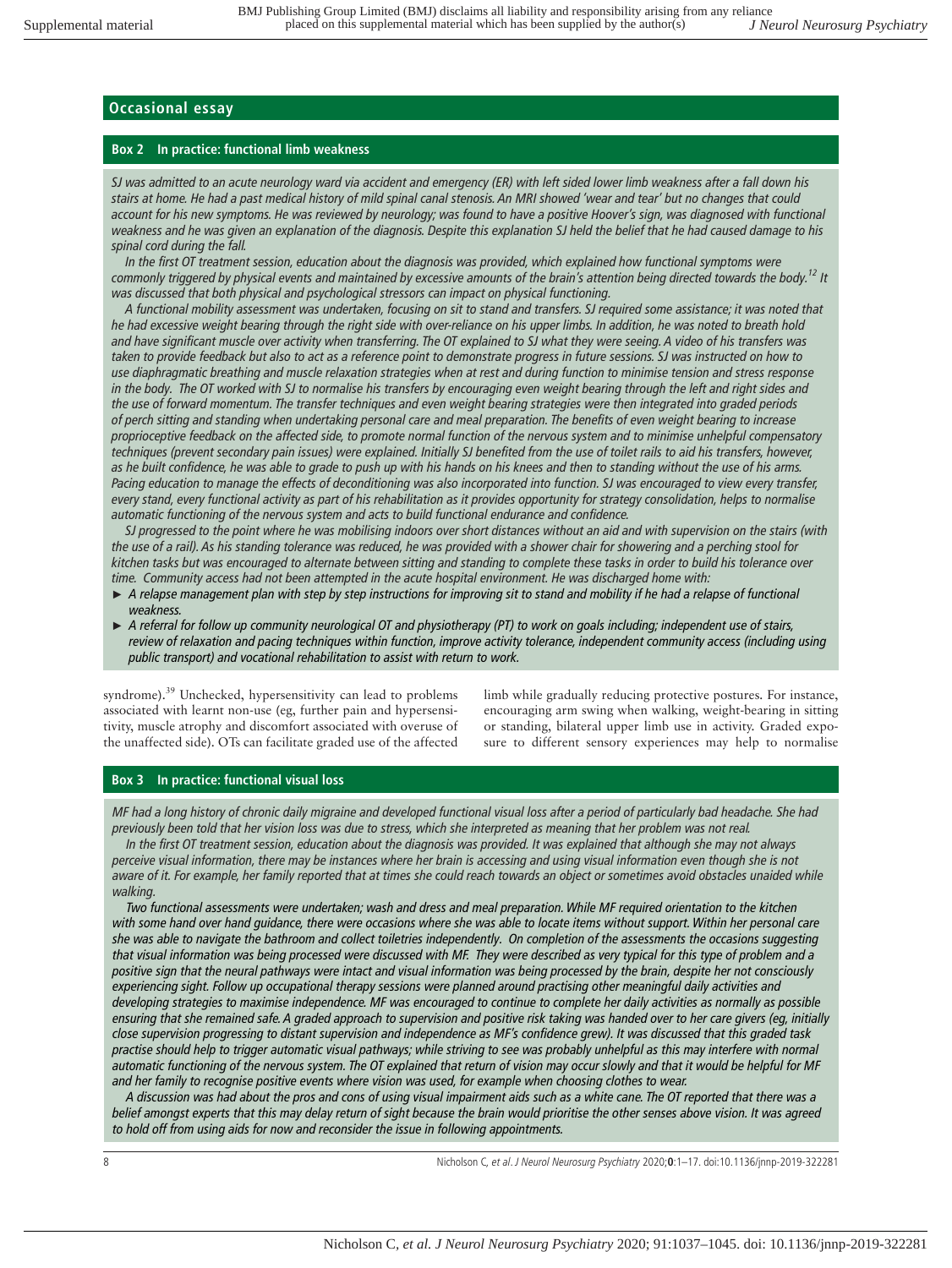### **Box 4 Example of a Dissociative Seizure management plan**

Dissociative Seizure Management Plan for John Smith

- I have dissociative seizures. I do not have epilepsy. My seizures are not harmful but I can take some time to come around. The events are genuine and not deliberately produced.
- This plan is designed for the following type of events: (description to be inserted; eg, my body starts to shake, my limbs go rigid or jerk). Warning Signs: (description to be inserted; eg, looking 'zoned out', slurring words).
- ► People can help by prompting me to use my grounding strategies.
- ► My grounding strategies are; (description to be inserted; eg, counting back from 100 by 7, focusing on details in my environment).

If I start to have a DS you can help me by (this list should be individualised to the person) eg;

- 1. Support me to the floor and keep me safe by clearing the space around me.
- 2. Not holding me down or touching me.
- 3. I can sometimes hear people speaking during my DS but may not be able to respond.
- 4. Do not put anything in my mouth.
- 5. Allow my DS to run its course.

6. When I come around allow me to recover in a quiet space.

- There is no need to call an ambulance, unless
- 1. I have hurt myself.
- 2. You think that the presentation of my symptoms is different to what is described above.
- 3. The DS continues for an abnormally long time, for me this is longer than 30 minutes.

If an ambulance is called, please show them this management plan.

My Medications Are: Other Health Conditions: Please contact: NOK details

sensation, for example, wearing clothing on the affected limb, applying moisturiser, washing up in warm water.

#### Anxiety

Although not universal, anxiety is common in FND and may act as a symptom precipitating or perpetuating factor. Some people may experience the physiological and somatic consequences of anxiety (eg, racing heart rate and tight chest) without recognising the experience emotionally. This has been described as panic without panic or alexithymia.<sup>54</sup> OTs can help to address anxiety through education by describing the physiological process of anxiety and its physical impact on the body. The concept of a fight or flight response may be useful for patients who do not identify as feeling anxious. OTs can help people identify how anxiety interacts with FND symptoms to impede involvement in daily activities and implement anxiety management strategies. This can include breathing techniques, progressive muscle relaxation, grounding strategies, visualisation, distraction, thought reframing, mindfulness, integrating activities of enjoyment, regular cardiovascular exercise and supporting the person to undertake an anxiety provoking task in graded steps.

#### Fatigue and pain management

People with FND often experience pain and/or fatigue. These can be disabling symptoms and should therefore be considered as part of any intervention. Evidence for the management of pain and fatigue in other long-term conditions currently exist and can be adapted for use in FND.<sup>55 56</sup>

In the first instance, OTs can assist people to develop an understanding of the mechanisms behind pain and fatigue, how the person experiences these symptoms and how these symptoms impact on behaviour and occupational engagement. The use of activity logs completed over the course of several days can be helpful to identify how pain and fatigue may influence activity participation. Factors that contribute to and exacerbate

#### **Box 5 In practice: graded task practise to improve confidence**

*If a person with DS reports disengaging from all beverage and meal preparation tasks after having burned themselves, then practising bilateral upper limb tasks in a safe and graded environment can be helpful. Prior to starting, discuss potentially useful strategies that may help (eg, grounding techniques, diaphragmatic breathing, positive thought reframing). The task practise could start by pouring cold water from a kettle into cups using two hands and then as the step is mastered gradually increasing the temperature of the water and the difficulty of the physical requirements of the task (pouring with one hand, carrying a cup of tea across the room). If 'warning signs' of a DS are noted then the person should be encouraged to step away from the task, use learnt grounding / anxiety management strategies and then resume as able. Support offered is gradually downgraded with the eventual aim of complete independence. (Refer to the end of this document for a further example of graded task practise).*

fatigue and pain (eg, boom/bust behaviour, poor sleep hygiene, poor nutrition/hydration) should be explored and management strategies developed. OTs can assist people to re-establish a balanced daily structure and routine, incorporating graded activity to build functional endurance. Reduction of maladaptive postures to improve comfort and efficiency within function and the integration of the work/rest principle is key during such interventions. Learnt strategies should then be incorporated into the person's self-management plan.

#### Psychological trauma

A systematic review found that serious adverse life events are more common in people with FND compared to the general population.<sup>57</sup> Of note, childhood neglect was found to be a greater risk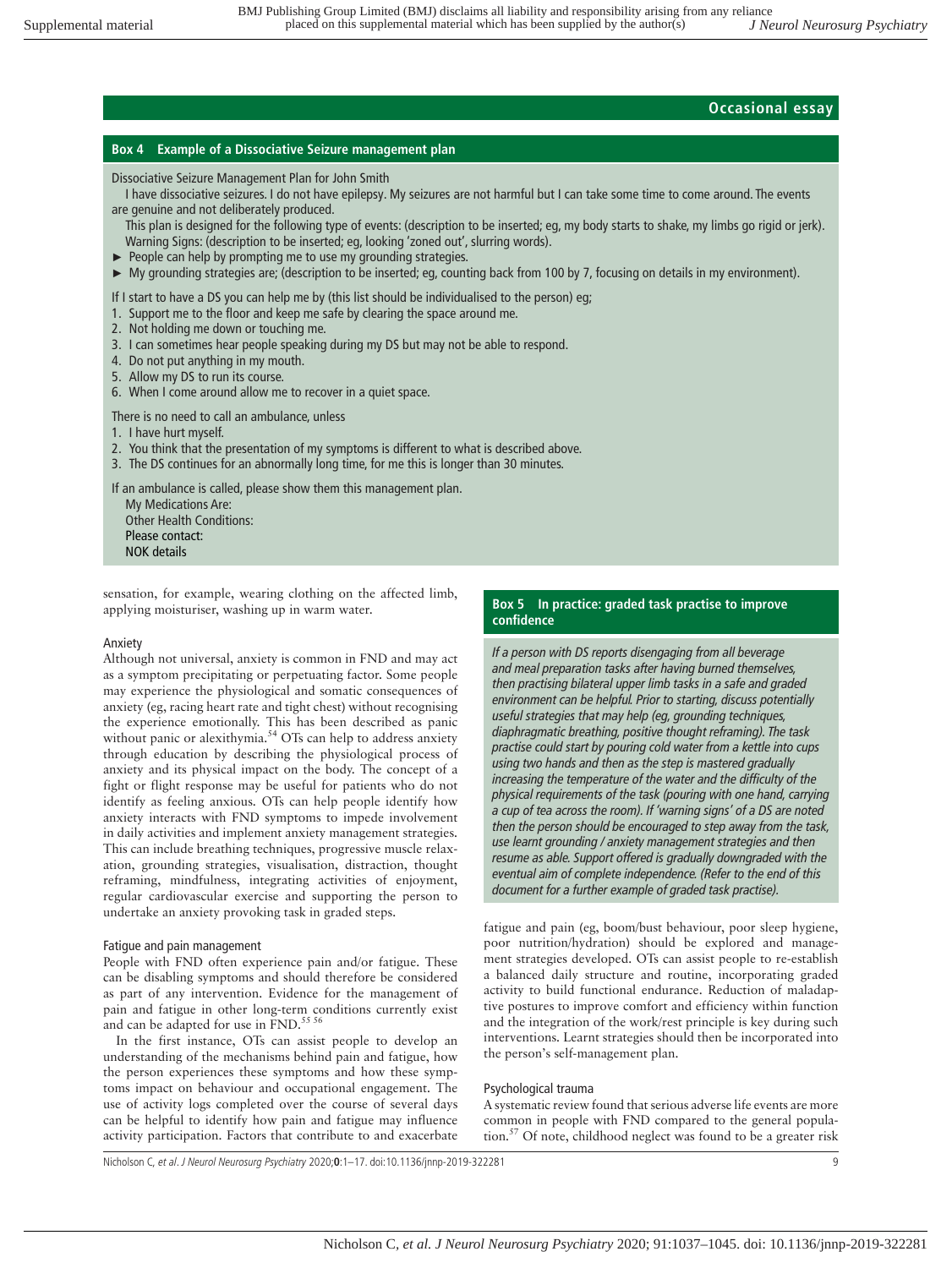factor than physical or sexual abuse. Importantly, adverse life events were not universal, and even if present, may be relevant to some but not all as also evidenced by a recent case controlled study exploring predisposing risk factors for functional limb weakness.<sup>58</sup> For some people, addressing the impact of adverse events (eg, in post-traumatic stress disorder) may be a necessary part of treatment. For others, a more symptom focused intervention may be appropriate. The group felt that addressing the sequelae of psychological trauma is not a generic OT role. Some OTs have sufficient experience and qualifications to manage difficulties that arise from serious mental health problems, but this usually is the result of additional training and accreditation. However, people sometimes disclose information about traumatic events during OT intervention. It is therefore important that therapists have the skills to listen and contain the person's distress. Using reflexivity to acknowledge one's own limitations within the context of your professional role is imperative. There are some OTs who may feel more capable in managing trauma due to their skill set and practice setting (eg, mental health or neuropsychiatry settings). Less experienced clinicians should be encouraged to seek supervision and support. Knowing who to refer on to if a person discloses trauma (and consents to onward referral) is important and clear lines of how to do this should be established.

#### Risk management

People with FND often disengage from usual activities due to a perceived risk to their personal safety (eg, fear of having a DS upon leaving the house). It is an OTs' role to help manage risk and increase independence by enabling people to engage in activities through a process of supported positive risk taking. This concept is explored in a recently published guidance document for OTs in the UK, 'Embracing risk; enabling choice'.<sup>59</sup> The identified principles can be applied to working with people with FND and the group endorses its guidance. Here we provide an example of how the framework can be applied to a person with DS:

- 1. What are the benefits of working towards the set goal?
	- Will participation in the activity improve fitness and endurance, confidence, mood, functional independence?
	- Will participation in the activity give the person opportunity to manage their symptoms within function?
- 2. What are the risks involved in working towards the set goal?
	- Will the person be at risk of hurting themselves or others? There is a risk of injury with DS but it appears the same indoors and outside, and serious or lifethreatening injury, and injury to others are not features of the condition.
	- Will their confidence and mood be compromised if the goal is not achieved?
	- What are the risks to the person if they do not attempt the activity (eg, will they remain dependent on care givers?)
- 3. Risk assessment for the person and others:
	- Consider the wide array of possibilities that could occur from participating in the chosen activity; what are the pros and cons, do the benefits outweigh the risks?
- 4. Develop a plan to minimise risk to the person. What skills does the person bring to the intervention in order to mitigate risk?
	- Does the person demonstrate a good awareness of their symptoms (eg, can they recognise when a DS is coming on? Do they know when they should take a rest?)
	- Is the person able to independently use taught symptom management strategies to good effect?
	- Is the person able to employ active problem solving skills and communicate their needs effectively?
- 
- 5. Record and share the enablement plan:
	- Develop and record a plan for graded task practise with the person and significant others. Highlight strategies that should be employed to maximise safety and independence.
- 6. Establish plans for regular review

A review of the enablement plan should be undertaken throughout step 5. A record is kept as each step of the task is mastered and onward goals set (using a graded goal setting approach).

#### **Disability management**

#### *Care*

OTs can provide advice on the need for carers to assist with activities of daily living and the extent of care required. If carers are needed, care that provides opportunity for the person to be actively involved in tasks (facilitatory), rather than having a task completed for them (passive care) should be encouraged.

#### *Benefits*

People with FND are entitled to health and social care benefits / insurance but many find the systems involved difficult to navigate. It may therefore be necessary and appropriate for OTs to support applications for benefits and insurance claims. This may involve liaising with agencies, supporting the completion of paperwork and advocating on the person's behalf regarding the potential benefit of undergoing specialist rehabilitation (eg, a letter outlining treatment options and the evidence base). A simple 'to whom it may concern' letter, describing a person's diagnosis, articulating the finer details of the condition (eg, variability of symptoms), impact on function and their support needs can be a valuable tool to help people negotiate with relevant agencies. When patients are on the cusp of eligibility for benefits and undergoing treatment, an open discussion about whether they wish to defer application until they see the outcome of treatment may be appropriate.

#### *Housing*

Rehousing to an adapted property should be avoided when symptoms are presenting acutely and/or access to rehabilitation is available and wanted. Support with rehousing may be appropriate if a patient has chronic symptoms that have not responded to a rehabilitation approach. A person's housing situation may also be a trigger or maintaining factor to their symptoms or lack of occupational independence and therefore if no immediate changes can be affected, then rehousing may be considered. In such instances, OTs may have a role in advocating for rehousing on behalf of the person.

#### **Relapse prevention/staying well plan**

During rehabilitation and the journey to recovery, it is common for people with FND to experience periods of symptom exacerbation. OTs should help people to prepare to manage these episodes with a relapse prevention, management, or staying well plan. This essential part of treatment is a written summary that can be completed collaboratively at the conclusion of treatment. A plan should consider the following questions:

- 1. What have you learnt about your condition?
- 2. What makes your symptoms worse?/What might trigger setbacks?
- 3. What are the most helpful management strategies that you have learnt?
- 4. What were the unhelpful coping strategies that were making it difficult for you to improve?
- 5. What can you do if you notice that your symptoms and function are getting worse?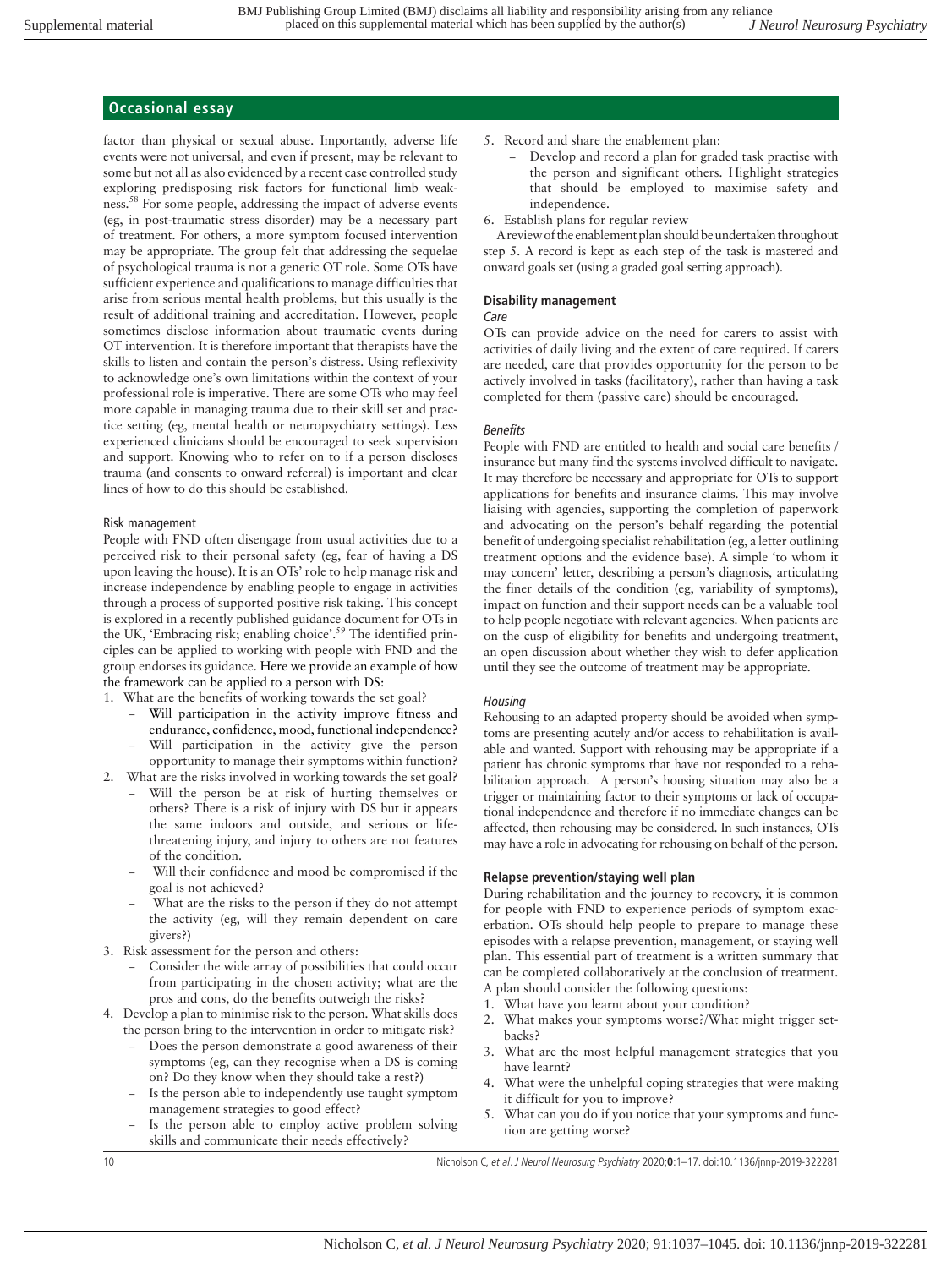6. What are your goals for the next 3, 6, 9, 12 months? (using a graded goal setting approach).

# **Concluding treatment**

It can be difficult to bring an intervention period to an end if the person continues to experience debilitating symptoms. Commencing the intervention with a treatment agreement (as described above) may help with this process. It is important to maintain the therapeutic relationship, promote confidence and self-efficacy by fostering the person's ability to continue with their self-management plan. In this way, discharge should be framed not as concluding treatment but rather the point in which the person should independently continue to implement their self-management strategies.

There will be some people who do not gain benefit from rehabilitation and who remain symptomatic. If the person has had adequate access to specialist intervention for FND then a focus on disability management may be appropriate. However, given the fluctuating nature of FND it is important to consider that gains may still be possible in the future. Re-engaging in rehabilitation at a later date may be advantageous for some. Booking in a follow-up appointment to review progress, trouble shoot issues and reset goals as the system allows is advised. Peer support organisations can be an important adjunct to treatment, especially for people who continue to experience symptoms.

See box 6 below for a summary of the intervention principles for OT and FND suggested in this document.

#### **LIMITATIONS**

Due to a lack of evidence for specific OT interventions, the recommendations provided in this paper are based on expert opinion. Where possible, we have drawn on evidence from multidisciplinary interventional trials and other therapies. These recommendations are aimed at adult patients. Interventions for children and adolescents with FND are likely to be similar to those described here, but may differ in some areas. Treatment advice for younger people is an important direction for future publications. Our international authorship increases the generalisability of the recommendations; however, the information may be less transferable in nations not represented.

#### **CONCLUSIONS/SUMMARY**

FND is a complex condition that has far reaching consequences on physical and psychological health, occupational participation and quality of life. Current best practice is for multidisciplinary rehabilitation, of which OT is a part. However, there are few resources available to help guide OT assessment and intervention. Here we provide recommendations for OT assessment and intervention for people with FND, considering their journey from acute presentation to support in the community. The information within this document highlights the important role of OT in helping people with FND and may have relevance for other professional groups. Future research should seek to test the individual components of these recommendations and explore the potential for cost benefit.

### **FREQUENTLY ASKED QUESTIONS**

#### What do I do if I suspect that someone has FND but has not received a diagnosis?

In the first instance, we would suggest discussing the person's case with the person's physician or ask a colleague for a second opinion. Your findings could then be discussed either verbally or by letter directly with the person's physician or GP. You might suggest onward referral to a neurologist for further assessment.

**Box 6 Summary of intervention principles for occupational therapy and functional neurological disorder (FND)** 

- ► Be empathic and recognise that FND is a real and disabling condition.
- Take the time to listen to the person's story and build therapeutic rapport.
- ► Agree treatment parameters at the start of your intervention.
- ► Introduce the concept of self-management at initial assessment.
- ► Provide education about the diagnosis and the person's symptoms.
- ► Involve significant others in education and treatment.
- ► Use variability of symptoms on examination and in day-today life positively in treatment.
- ► Recognise and sensitively challenge unhelpful thoughts, beliefs and behaviours.
- ► Integrate specific treatment techniques into function and show the person how to carry these over independently.
- ► Focus on activity-based (functional) rather than impairmentbased goals and interventions.
- $\blacktriangleright$  Be open and consistent in your verbal and written communications with the patient and other healthcare professionals.
- ► Where possible avoid use of compensatory aids and techniques in the acute phase or when undergoing active rehabilitation.
- Avoid use of splints or devices that immobilise joints.
- ► Complete a relapse prevention and ongoing self-management plan as part of treatment.

If the person does not have a diagnosis of FND then therapy that focuses on functional goals (rather than at an impairment level) to build on functional independence can still be beneficial.

# *What if the person does not recognise the role of psychological factors in their health problem but they appear to be relevant?*

Not all people with FND have active psychological problems. However, some people may have psychological problems such as anxiety or depression and may be reluctant to acknowledge them. This can be due to numerous factors including societal stigma attached to mental ill-health. Also, some people may have anxiety and depression but not recognise them. This situation is sometimes described as alexithymia, a theoretical concept where people have difficulties recognising and labelling their own emotions. Alexithymia may be a risk factor for developing FND, although consistent data to support the existence and relevance of the concept is lacking.<sup>60</sup>

In this situation, it can help to shift the focus of intervention to the impact of the (presumed) somatic/physical symptoms of anxiety (such as tremor or shaking) on function whilst using a graded goal setting approach. Involving significant others in the assessment and intervention can at times be helpful in that they may recognise signs of anxiety that the person does not. This can then be further discussed if the person is willing.

Talking about the biology of anxiety can be helpful, for instance, referring to the fight or flight response; release of adrenaline and cortisol and the effect that this has on the body. Or you may choose to have a conversation about the importance of identifying and working on triggers and maintaining factors to their FND and integrate anxiety management education (using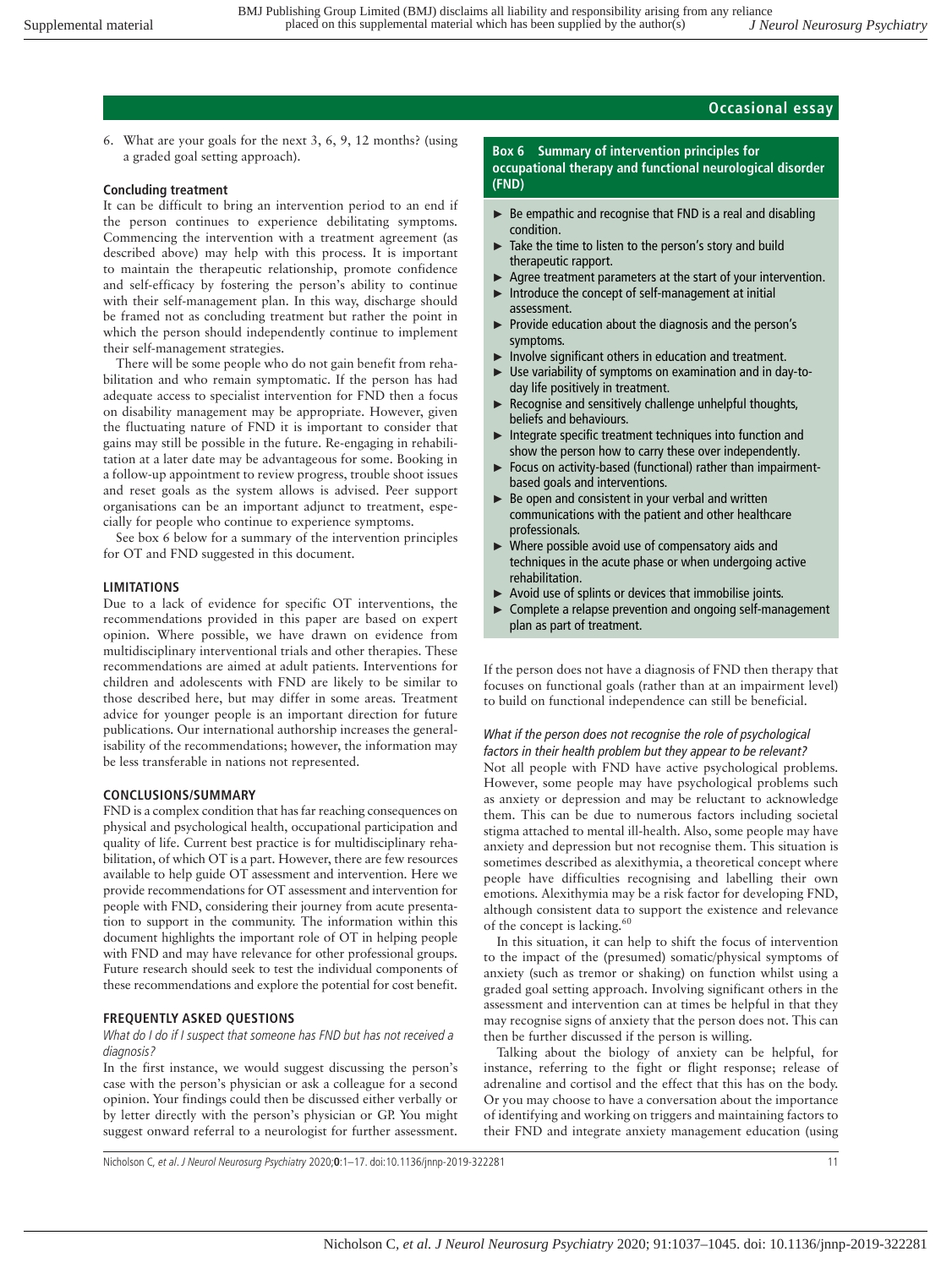a biological explanation). Taking a video of the person during activity (with permission) can also be helpful to demonstrate signs of anxiety for instance breath holding, tense postures.

#### *Should my assessment and treatment approach be different for people with FND compared to people with functional symptoms that coexist with other problems such as neurological disease (functional overlay)?*

Managing expectations about what can be reasonably achieved in the intervention is important, for instance, in a person with both Multiple Sclerosis and FND you have to acknowledge that due to the comorbid pathology some symptoms or function may have limited potential for change. Techniques used to help people with FND are likely to be useful in treating people with neurological disease and FND comorbidity (eg, normal movement principles, relaxation, distraction strategies and focus on functional activities rather than impairment-based intervention). If anxiety is relevant, this should be addressed. For example, discuss the impact of anxiety on exacerbating symptoms and normalise the experience of anxiety, especially in the context of their disability. Whether or not it is useful to label the symptoms as functional and explain this to the person should be considered on a case by case basis, considering the severity of the functional symptoms and any benefits afforded by an additional comorbid FND diagnosis.

#### *Are there rehabilitation approaches that do not seem to work with people with FND?*

Intervention strategies that lead the person to focus on their body or symptoms are likely to exacerbate functional symptoms and should therefore be avoided. Delivering therapy within the context of engagement in an activity will help to prevent this symptom focus. You will need to continuously assess the person to determine if they are over-attending to their body or symptoms. When you notice worsening of symptoms you can make a change, for example; give a prompt or cue designed to redirect attention (eg, if the person is looking at their feet while transferring you could ask them to look up, or redirect their attention to their posture); change the activity, or ask the person to stop and rest for a count of 5 seconds ('reset').

#### *How do I manage the discharge of a person with FND who does not feel ready to go home or be discharged from the service?*

This is a common difficult situation in acute care settings. The pressure to discharge should not be placed all on one person or profession. Instead, it should be a decision owned by the MDT. In such cases we would recommend that the treating team meets with the person to discuss:

- ► Current progress (or lack of progress) according to the rehabilitation goals set by the patient
- ► Current barriers to progression and how these barriers may be overcome
- ► Future treatment and discharge options, including support in the community and plans for specialist review.

Timing for rehabilitation is important. It may be advantageous for some people with FND to re-engage in rehabilitation at a later date once some of the identified barriers to progression have been addressed. For this reason, we would recommend arranging a follow up appointment to review progress, trouble shoot issues and reset goals.

*Are mental health specialist occupational therapists or neurological specialist occupational therapists most suited to help people with FND?* 

We would suggest that both mental health and neurology OTs can help people with FND. Ideally the treating OT should draw on skills from both areas and address both physical and psychological components of the condition as appropriate. The focus of treatment should always be guided by the person's goals. If the goals are mainly associated with management of psychological problems such as anxiety, low mood, low confidence, post-traumatic stress, then mental health skills are important, and it may be most appropriate for the person to have treatment with a mental health specialist team where available. If the person's preference or needs for treatment are directed towards physical disability, then neurological rehabilitation may be more appropriate.

#### *I work in a service that does not have access to psychology, what should I do when people with FND are referred to me?*

If you are concerned, then we would suggest that you try to speak to the referrer to gain some more information before starting your initial assessment. You may choose to assess the person with a colleague so that you can share ideas and problem solve together, to determine if there are clear goals that can be managed within the remit of your skill set.

If you do not feel comfortable with the referral or with treating the person, then discuss this with a senior member of the team. If the decision is to decline a referral, we recommend that this is done with a letter explaining your concerns and help the referrer to identify alternative treatment options. People with FND benefit from input from health professionals with some confidence in treating the condition. However, in many areas, there are no alternative treatment options, and a common sense approach based on documents like this may be more useful than no treatment at all.

#### **FURTHER CASE STUDY EXAMPLES: CLINICAL REASONING FOR AIDS AND ADAPTATIONS**

#### **Case scenario 1: Acute presentation (hospital to home)** *Presentation:*

AT was admitted electively for embolisation of a left sided Arteriovenous Malformation (AVM). During his post-operative recovery AT experienced the onset of left sided upper limb and lower limb weakness and an exacerbation of his chronic low back pain. Further scanning indicated that the embolisation had been successful and there was no bleed. On assessment it was noted that AT had a positive Hoover's sign and a pattern of weakness that was consistent with functional limb weakness. He was distressed and fearful of falling and AT was frustrated by his lack of independence.

A request for neurology review was made and AT was diagnosed with functional weakness. The diagnosis was discussed at length with AT and his family, by both the neurologist and his acute therapy team and he was in agreement with it. The neurosurgeons were keen to get AT home as soon as possible.

#### *Social history:*

AT lived with his supportive extended family in a two storey, privately owned home with the bedrooms and bathroom upstairs, and a toilet downstairs. There were no aids and adaptations in place. AT was unmarried and had no children. He was previously independent with all daily activities, although he had suffered from depression for a number of years and had chronic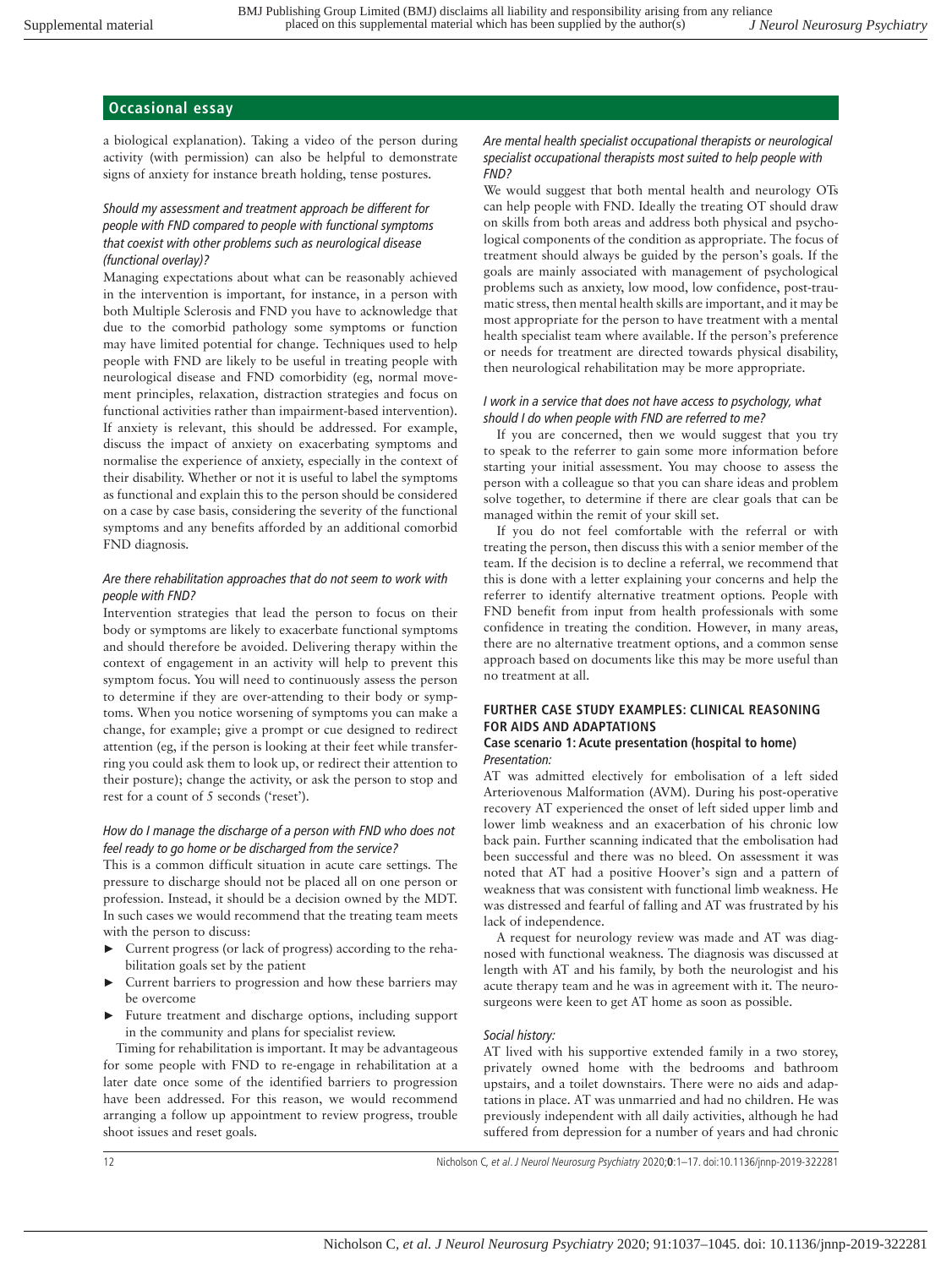lower back pain. He worked full time as an accountant and described his employer as 'supportive'.

# *Goals identified to prepare for discharge home:*

- To be able to complete a step round transfer by myself
- To be able to get on and off the toilet and in and out of the shower by myself
- To be able to go to the toilet and wash and dress myself without help
- To be able to walk indoors independently
- To be able to go up and down a flight of stairs with supervision only

# *Occupational therapy intervention:*

1. Working with physiotherapy colleagues, the treatment plan was to improve mobility, without using a walking aid. However, AT was unable to mobilise independently which he found to be very limiting and frustrating. He did not want to be dependent on others. This was taken into consideration when weighing up the pros and cons of providing equipment. AT was therefore provided with a walking frame so that he could start to mobilise independently on the ward.

AT's family were shown how to assist him to walk using graded normal movement strategies (without the use of the frame). This technique was filmed on AT's phone so that he could show other family members and community therapists. Graded goals were set around reducing his dependence on the use of the frame and others when walking.

2. AT was provided with an over toilet frame as without this he required assistance to get on and off the toilet. Provision of this meant that he was independent.

AT and his family were shown how to practise sit to stand transfers using momentum and normal weight bearing strategies. This was again filmed for future reference. Graded goals were set around reducing dependence on the use of the over toilet frame.

- 3. AT was provided with a bath-board and transfers were practised prior to discharge. AT was independent with washing and dressing using this aid. A request was made for the community therapy team to continue to build on safety and independence with bath transfers (without the use of equipment) in the community.
- 4. By discharge AT was mobilising up and down the stairs with the use of a rail and close supervision. Goals to increase independence with stair mobility were handed over to the community therapy team.
- 5. A referral was made to AT's local community neurological rehabilitation team for further OT and PT with the aim of reducing his reliance on aids, his family and return to independent participation in daily activities. The community team were provided with a copy of the graded goals as outlined above and advised to review the videos that had been taken on ATs phone.
- 6. A referral for specialist vocational rehabilitation was made to assist AT with a graded return to work when ready.

# *Clinical reasoning questions:*

Q/ *Will equipment provision lead to unhelpful movement patterns / cause secondary pain issues / deconditioning/ increase dependency?*

A/ *Unhelpful movement patterns:* This was a risk; provision of the frame may have led to unhelpful postures and over-reliance on his arms for weight bearing when walking. The use of an

over-toilet frame is unlikely to result in maladaptive movement patterns.

*Cause secondary pain:* The use of a frame may have exacerbated his back pain and caused upper limb pain.

*Cause de-conditioning:* No, without the frame AT would likely become more de-conditioned as he would have to wait for assistance to get up and move. Additionally, in this case, provision of a frame encouraged more regular activity and on balance was considered helpful for rehabilitation.

*Increase dependency:* AT voiced strongly that he did not want to be dependent on his family. With the provision of aids, he was independent with his mobility and personal care.

Q/ *Will equipment provision increase safety, confidence and independence with ADL and reduce reliance on others?*

A/ In AT's case, yes.

Q/ *Will provision reduce pain, fatigue and anxiety when undertaking ADL? Will they increase quality of life?*

A/ In AT's case, provision of aids helped reduce anxiety related to falling, which in turn encouraged more independent mobility.

Q/ *What are the potential benefits of equipment provision?* A/ Improved independence, safety and confidence.

#### Q/ *What are the risks?*

A/ Use of compensatory movement patterns and therefore secondary pain issues when using equipment. Risk of developing long term reliance on equipment.

#### *Commentary:*

Ideally AT would have received intensive rehabilitation and progressed towards independence with transfers and mobility without aids prior to being discharged home. However, this was not possible. AT was very motivated to be independent and he was clear that he wanted to move away from using equipment. He demonstrated good carry over of taught strategies and his family were very invested in helping with his rehabilitation. All of these factors were considered when weighing up the pros and cons of equipment provision to facilitate discharge.

#### **Case scenario 2: The person with long term disability** *Presentation:*

CG had a 15-year history of bilateral functional lower limb weakness, dissociative seizures (DS), fatigue, chronic pain, anxiety, depression and stress incontinence. She was diagnosed with FND by a neurologist one year after symptom onset. CG was clear that the diagnosis of FND was correct. On admission she had been non-ambulant and non-weight bearing for the past 10 years. CG transferred using a lateral transfer with heavy reliance on her upper limbs. She mobilised using a manual wheelchair indoors and could self-propel only short distances outdoors.

### *Social history and current function:*

CG lived alone without care provision. She had limited social contacts. She lived in a council owned two-storey property. The bedrooms, bathroom and toilet were upstairs. She had a shower over the bath with a bath-board in place and one rail beside the toilet. She had a commode with swing away arms downstairs. CG managed the stairs on her bottom, completely relying on her upper limbs. She found this to be extremely difficult and it exacerbated her fatigue, pain and DS. Consequently, she often slept in a lounge chair and strip washed downstairs.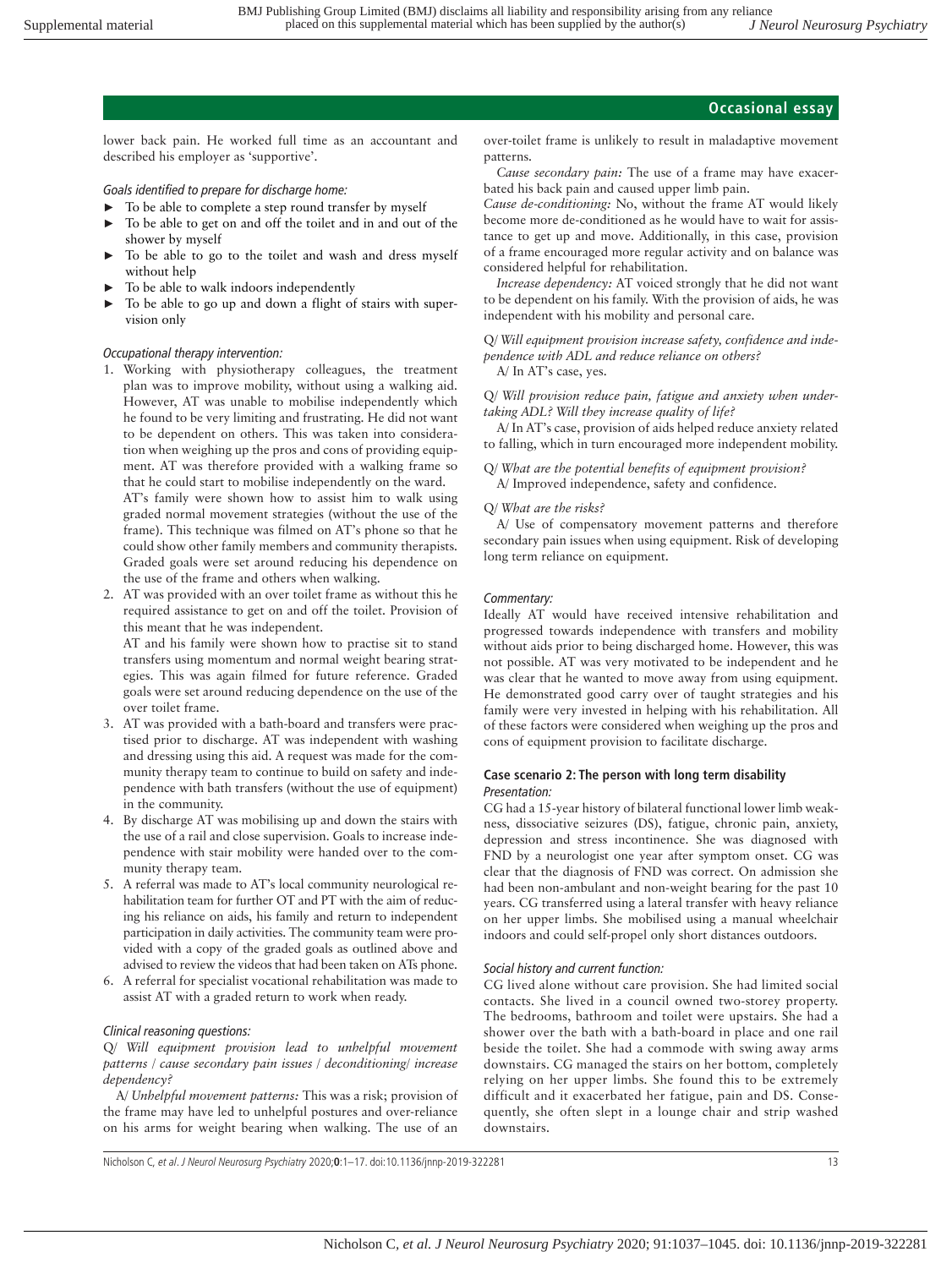CG had a shower independently twice weekly but the effort associated with this often meant that she was unable to participate in any other activities for the rest of the day. She reported that the likelihood of having a DS after a shower was very high, with pain, fatigue and frustration identified as triggers. She reported feeling scared of having a shower using the bath-board, as she did not feel secure.

CG reported that all daily activities were extremely effortful. She was essentially housebound as the effort associated with caring for herself meant that she had little energy for any other activities. She also had limited ability to self-propel her manual wheelchair outdoors.

### *Goals identified for rehabilitation:*

- To increase my cardio-vascular fitness and upper body strength
- To be able to transfer with less effort
- To be able to get washed and dressed without feeling so fationed
- To explore alternate ways of getting in and out of the bath so that I feel safer
- To have more energy to participate in leisure activities
- ► To be able to go out on my own

### *Occupational therapy intervention:*

CG had had numerous attempts at rehabilitation over the past 15 years. None of these attempts led to a change in her symptoms or function. Therefore, towards the end of a recent in-patient rehabilitation admission, OT intervention included exploration of care, aids and adaptations, to increase her safety with transfers, and her ability to engage in wider meaningful occupations. Care, aids and adaptations recommended:

- ► Slide board to increase safety and decrease fatigue associated with transfers
- Replace bath-board with bath lift to increase confidence bathing
- ► Explored accessing care to support with showering and domestic tasks to aid fatigue management and increase energy for other meaningful activities.
- ► Onward referral to explore provision of powered wheelchair to increase community access.
- Onward referral for assessment for major adaptations / CG to consider moving to single level wheelchair accessible accommodation.

### *Clinical reasoning questions:*

*Q/ Will provision of equipment and mobility aids lead to unhelpful movement patterns / cause secondary pain issues / deconditioning / increase dependency?*

*A/ Unhelpful movement patterns:* in this case adaptive movement strategies were more helpful than her current way of moving and transferring.

*Cause secondary pain:* Depending on the aid, yes, it could cause secondary pain, and this should be considered. However, in this case there were more pertinent issues related to current function and safety, and the provision of aids, adaptations and alternative compensatory strategies meant that the quality of transfers improved.

*Cause de-conditioning:* Yes, if she stopped doing the stairs, albeit on her bottom, she was likely to be less active overall and lose confidence. Alternate ways that she could exercise were explored in her physiotherapy sessions.

*Increase dependency:* No, aids could increase her independence.

A/ Given the use of an adapted wet room and toilet CG would likely find that she is able to wash, dress and toilet herself with much less effort, frustration and therefore less exacerbation of her symptoms. This was tested and proven in the adapted hospital environment.

# Q/ *Will provision reduce pain, fatigue and anxiety when undertaking daily activities? Will they increase quality of life?*

A/ Possibly. Given the provision of aids and adaptations CG would likely have more energy for other daily activities, including leisure activities. She would possibly feel more secure when showering using a bath lift (as opposed to a bath board). This may have a positive effect on mood and overall symptoms.

# Q/ *What are the potential benefits of equipment provision?*

Improved safety, confidence, reduced disability, increased independence, improved access to the community and increased quality of life.

#### Q/ *What are the risks?*

Reduced physical activity which may lead to additional weight gain and de-conditioning.

#### *Commentary:*

CG had appropriate rehabilitation on a number of occasions but remained symptomatic. The pros and cons of the provision of aids and adaptations were considered and in this case the benefits outweighed the negative factors.

#### **Dissociative Seizures (DS) case study (demonstrating the occupational therapy process; assessment to discharge)** Presenting history:

FB had an 18-month history of DS, presenting as episodes of vigorous whole body shaking with impaired awareness. Her first DS came on a week after she was assaulted by her then boyfriend. FB was diagnosed with DS by a neurologist after being admitted to hospital where her seizures were observed and she had a series of tests completed, including video telemetry. FB was confident that the diagnosis was correct and that it fit her pattern of symptoms. FB reported that her dissociative seizures had worsened over time, with increased frequency and duration. Her symptoms had progressed to include fatigue, generalised pain, low mood, anxiety and most recently verbal dysfluency. FB had recently moved back in with her mother for supervision and support.

FB was referred to OT by her neurologist as she was experiencing difficulties with daily activities. She had recently been signed off sick from her job as a legal secretary and she reported being fearful of losing her job.

FB's mother lacked confidence in her ability to support FB during a DS and as such she often called an ambulance when they occurred. FB had attended her local A&E frequently since the onset of her symptoms. FB reported that attending A&E often made her symptoms worse as she felt that her condition was misunderstood and medication with a sedative effect was often administered. This resulted in FB feeling exhausted for days after an event.

### *Occupational Therapy assessment:*

A detailed initial assessment was undertaken, including: a full list of symptoms, known triggers, easing factors, 24-hour routine; sleep patterns, dietary and hydration intake, inconsistency of function and possible reasons for this inconsistency were identified.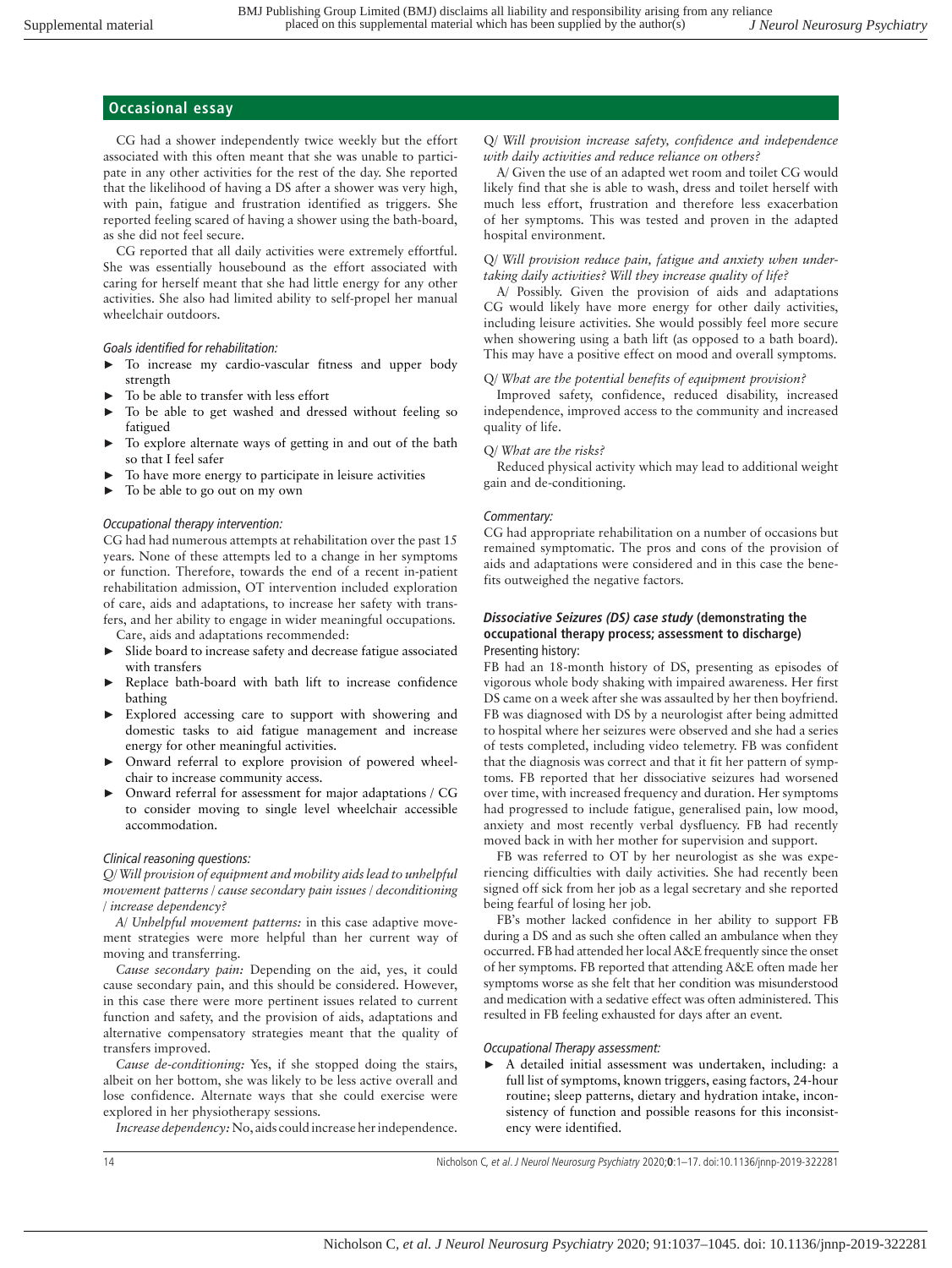The following problems were noted on assessment:

- ► Continuous whole body pain and headaches with associated adaptive postural sets within function.
- ► Continuous fatigue
- Poor structure and routine (since being signed off sick from work)
- Difficulties sleeping at night but long periods of daytime sleeping
- Inconsistency in function: Large discrepancy in activity levels on 'good days' versus 'bad days'. On 'bad days' FB relied more on help from her mother with daily activities.
- She was fearful of going out on her own due to the frequency of her DS. She was unable to use public transport and had disengaged from social activities, unless her friends visited her at home.

A referral for speech and language therapy (SALT) and psychological therapies was made after the initial assessment to:

- Offer advice regarding the management of her verbal dysfluency.
- Address trauma related to the assault, general anxiety and low mood.

# *Occupational Therapy intervention:*

The OT set the parameters for intervention; how many sessions over what time frame could be offered, a supported self-management approach to rehabilitation from day one, and helped to develop person directed goals for intervention.

The COPM was used to assist with goal setting as the five identified occupational performance issues were collaboratively converted to goals. The following goals for OT intervention were identified:

- 1. To improve the management of my fatigue so that I can do more for myself every day.
- 2. To have more control over my DS so that I can go out on my own and don't have to go to hospital.
- 3. To be able to use public transport on my own.
- 4. To be able to return to work.
- 5. To be able to meet my friends in town (without support) for a night out.

# *Education: Diagnosis*

The OT explored FB's knowledge and beliefs about her diagnosis. Education was provided on DS in the context of her own story, emphasising that the attacks themselves were typical of the condition and it was not a 'rule out diagnosis' but also exploring the possibility of her assault being an initial symptom trigger. This education was linked to information regarding the stress response cycle, and how this, trauma and anxiety can be a precipitant, exacerbator and maintaining factor in FND, leading to avoidance of daily activities.

# *Education: Anxiety management*

The occupational therapist reviewed how FB experienced stress and anxiety in her body – what did she notice? (eg, sweaty, heart racing, 'jelly legs' etc). Advice was given regarding relaxation strategies: diaphragmatic breathing, progressive muscle relaxation, visualisation, relaxation apps, podcasts, and enjoyable activities. A plan was set to integrate these into FB's daily routine.

# *Education: Pacing (for fatigue and pain management)*

A detailed pacing plan was discussed and implemented using activity diaries to identify unhelpful patterns of behaviour and triggers to pain and fatigue; followed by a timetable of graded activities to improve structure and routine. The importance of using a work/rest approach to activities and gaining a balance of

different types of activities (physical, cognitive, social, 'have to' and 'want to' activities) was discussed. Progress with this plan was reviewed over the course of the intervention.

Sleep hygiene was also addressed with a plan to gradually move away from day-time sleeping and strategies trialled to help improve night-time sleep.

# *Dissociative Seizure Management Plan:*

A management plan for FB's mother was developed to help increase her confidence in supporting FB when she had a dissociative episode, avoiding calling an ambulance where possible. A separate management plan and wallet card was developed for Accident and Emergency (A&E) / Emergency Room (ER) staff with advice from FB's neurologist.

FB and her mother were assisted to recognise her 'warning signs' preceding a DS eg, feeling 'spaced out', tingling in hands. Education regarding the use of grounding techniques and how to implement them with the aim of reducing her DS was then undertaken:

- Noticing the detail in items around her  $/$  the environment
- ► Counting backwards by seven
- ► Playing cognitive games eg, animal names starting with…
- Finger tapping
- ► Singing
- ► Verbal distraction through conversation
- ► Thought re-framing
- ► Mindfulness

# *Graded Task Practise:*

The OT reviewed FB in function (for example making a meal); re-enforcing practical use of pacing strategies, encouraging good postural sets, applying grounding and anxiety management strategies and reducing the use of compensatory strategies.

Once FB had increased her independence in the home, with increased confidence that she could apply grounding techniques, the OT reviewed how to progress her community access goals with a gradual reduction of her mother's support (using a graded goal setting approach).

# *Vocational Rehabilitation:*

The OT worked with FB, her employer and occupational health department to help support management of her condition at work. This included increasing her employer's understanding of the diagnosis (initially through the completion of a report and then through a face to face meeting). A review of her work roles and responsibilities was undertaken and advice given regarding reasonable adjustments to manage her symptoms in the context of her work roles (eg, regular rest breaks and work from home options). A graded return to work plan was established, monitored and adjustments made as necessary. The SALT and CBT were involved in helping FB to manage her verbal dysfluency and anxiety when she was under pressure or stress at work (eg, when having to speak at meetings, managing competing demands).

# *Relapse prevention plan:*

At the end of the OT intervention period a 'staying well plan' and self-management plan was completed.

# *Positive risk taking using a graded goal setting approach:*

*Risk management:* (Model taken from: the RCOT guidelines: Embracing risk; enabling choice  $(2017)^{59}$ .

*Identified Goal:* FB set a goal of being able to take the bus to and from town and work independently. Prior to being signed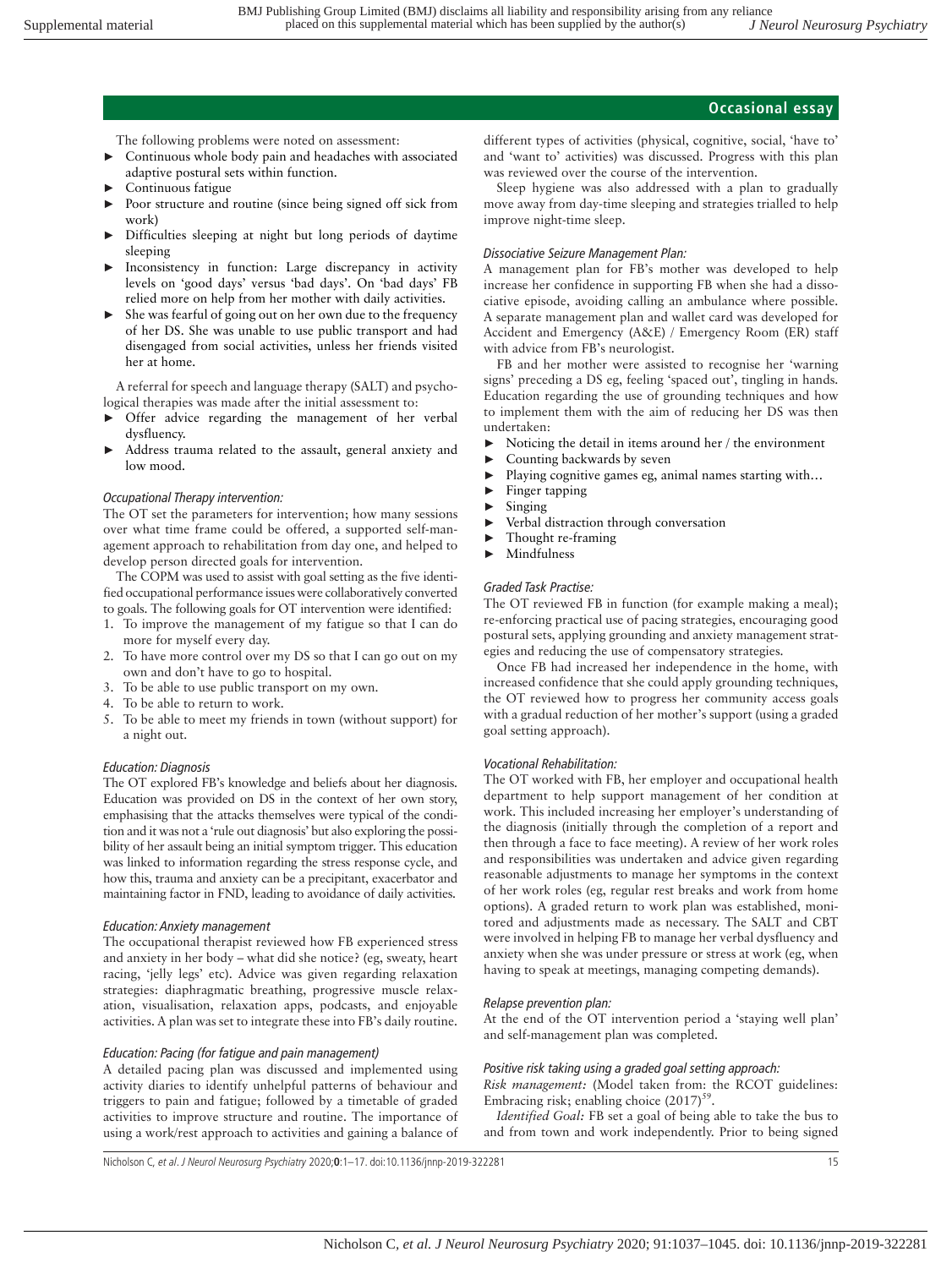off sick from work, FB had had a DS on the bus during her commute, and she was admitted to A&E. FB was therefore fearful of doing this on her own.

- 1. *What are the benefits for FB in working towards her set goal?*  Traveling on the bus independently would be of benefit in the following ways for FB:
	- Build upon functional endurance and fitness (incidental exercise to and from work).
	- Build upon confidence in her abilities to manage her dissociative seizures through the use of learnt grounding / anxiety management strategies.
	- Build upon her functional independence and demonstrate to FB the transferability of this goal e.g. being able to use public transport to meet friends in town.
	- Gaining independence with this task would assist with management of her mood.
- 2. *What are the risks involved in working towards the set goal?* The risk associated with this goal is that FB may have a DS on the bus. This would present a risk to FB but unlikely a serious or life threatening one.
- 3. *Risk assessment for FB and others:*

Having a DS on the bus was a possibility. FB could hurt herself; she could be vulnerable during an event in public and she may end up being admitted to A&E (ER).

The risk of not undertaking the task would be that FB would remain dependent on her mother for support to access the community or become housebound and she may lose her job. If this was the case then her mood was likely to suffer and her DS may potentially worsen.

4. *Develop a plan to minimise risk to FB. What skills does she bring to the intervention in order to mitigate risk?* FB was able to recognise when a DS was coming on, eg, she noticed that her hands started to tingle and that she would get sweaty. With practise she was able to make good use of learnt grounding strategies to prevent some episodes of DS

from developing. 5. *Record and share the enablement plan:*

- Together with FB and her mother a plan for graded task practise was developed, written out and undertaken:
	- The OT initially walked with FB to the bus stop and travelled one stop together before returning. FB was supported to use grounding, anxiety management and pacing strategies as required. FB practised this with her mother outside of sessions and was encouraged to progress the number of stops as able. This progressed to FB travelling on the bus to and from her workplace with the OT and then with her mother, outside of sessions.
	- When confident FB then followed the above plan with the OT and her mother travelling ahead and meeting her at particular stops and at the work place. This progressed to FB completing this on her own and phoning her mother when she reached the agreed designation and then without phoning.
	- FB travelled by herself to her workplace and met her OT there to meet with her employer to discuss a graded return to work plan.
- 6. *Establish plans for regular review:*
- A review of the enablement plan was undertaken with FB throughout step 5 and updates of the progressed goals were completed (using a graded goal setting approach).

### **Author Affiliations**

<sup>1</sup> Department of Therapy Services, University College London Hospitals NHS Foundation Trust, National Hospital for Neurology & Neurosurgery, London, United Kingdom

<sup>2</sup> Neurosciences Research Centre, University of London St George's Molecular and Clinical Sciences Research Institute, London, United Kingdom

<sup>3</sup> Centre for Clinical Brain Sciences, University of Edinburgh, Western General Hospital,

Edinburgh, United Kingdom 4 Centre for Clinical Brain Sciences, University of Edinburgh, NHS Lothian, Edinburgh, United Kingdom

<sup>5</sup>FND Hope, United Kingdom

6 Department of Neuropsychiatry, University College London Hospitals NHS Foundation Trust, National Hospital for Neurology & Neurosurgery, London, United Kingdom <sup>7</sup>The Lishman Unit, South London and Maudsley NHS Foundation Trust, London, United Kingdom

<sup>8</sup> Community Rehabilitation and Brain Injury Service, West Lothian Community Health and Care Partnership, Livingston, West Lothian, United Kingdom

<sup>9</sup> Occupational Therapy Department, Massachusetts General Hospital, Boston, Massachusetts, United States

<sup>10</sup>Neurological rehabilitation out-patient services, Astley Ainslie Hospital, NHS Lothian, Edinburgh, Scotland, United Kingdom

<sup>11</sup>Falkirk Community Mental Health Service for Adults, NHS Forth Valley, Falkirk, Scotland, United Kingdom

12National Centre for Mental Health, Birmingham and Solihull Mental Health NHS Foundation Trust, Birmingham, United Kingdom

<sup>13</sup>Department of Neuropsychology, James Cook University Hospital, South Tees

Hospitals NHS Foundation Trust, Middlesbrough, United Kingdom <sup>14</sup>Integrated Community Neurology Team, East Coast Community Healthcare CIC, Lowestoft, United Kingdom

#### **Acknowledgements** Nil

**Contributors** CN developed the assessment and intervention surveys, collated and summarised the survey data. The occupational therapists in the group; CN, KH, SH, HJ, CL, JM, LM, LM, LO, JR, JR, ES completed the online surveys and follow up discussions. All authors attended the consensus meeting and agreed on content to be included in the manuscript. CN, GN, KH, JS, ME, AC prepared the first draft of the manuscript. All authors were given the opportunity to review and revise the manuscript.

**Financial disclosures** Alan Carson acknowledges submitting paid testimony in court actions on a range of neuropsychiatric topics, receiving payment as editor of Journal of Neurology Neurosurgery and Psychiatry, royalties from BMJ press and Elsevier for books and he is the unpaid treasurer of the Functional Neurological Disorder Society.

Mark Edwards has received research funding from the Medical Research Council, National Institute for Health Research, and the Guarantors of Brain; honoraria from Merz Pharma, TEVA, and UCB; and publishing royalties from Oxford University Press.

Glenn Nielsen receives research funding from the National Institute for Health Research.

Jon Stone receives royalties from UpToDate Inc and acknowledges paid testimony as an expert witness in court in relation to functional neurological disorders. He is supported by NHS Scotland Career Fellowship and runs the free website https:// www.neurosymptoms.org/ for patients with functional neurological disorders.

The remaining authors have no disclosures.

**Competing Interests** None declared.

**Patient consent for publication** Not required.

**Provenance and peer review** Not commissioned; externally peer reviewed

#### **REFERENCES**

- 1 Association APTF on D-I (1994) Diagnostic and statistical manual of mental disorders:DSM-IV.
- 2 Carson A, Stone J, Hibberd C, et al (2011) Disability, distress and unemployment in neurology outpatients with symptoms "unexplained by organic disease." J Neurol Neurosurg Psychiatry 82:810–813. https://doi.org/10.1136/jnnp.2010.220640
- 3 Nielsen G, Buszewicz M, Edwards MJ, Stevenson F (2018) A qualitative study of the experiences and perceptions of patients with functional motor disorder. Disabil Rehabil 0:1–6. https://doi.org/10.1080/09638288.2018.1550685
- 4 Gardiner P, Macgregor L, Carson A, Stone J (2018) Occupational therapy for functional neurological disorders: A scoping review and agenda for research. CNS Spectr 23:205–212. https://doi.org/10.1017/S1092852917000797
- 5 Ranford J, Perez DL, MacLean J (2018) Additional occupational therapy considerations for functional neurological disorders: a potential role for sensory processing. CNS Spectr 23:194–195. https://doi.org/10.1017/s1092852918000950
- 6 McCormack R, Moriarty J, Mellers JD, et al (2014) Specialist inpatient treatment for severe motor conversion disorder: A retrospective comparative study. J Neurol Neurosurg Psychiatry 85:893–898. https://doi.org/10.1136/jnnp-2013-305716
- 7 Demartini B, Batla A, Petrochilos P, et al (2014) Multidisciplinary treatment for functional neurological symptoms: a prospective study. J Neurol 261:2370–2377. https://doi.org/10.1007/s00415-014-7495-4
- 8 Czarnecki K, Hallett M (2012) Functional (psychogenic) movement disorders. Curr Opin Neurol 25:507–512. https://doi.org/10.1097/WCO.0b013e3283551bc1